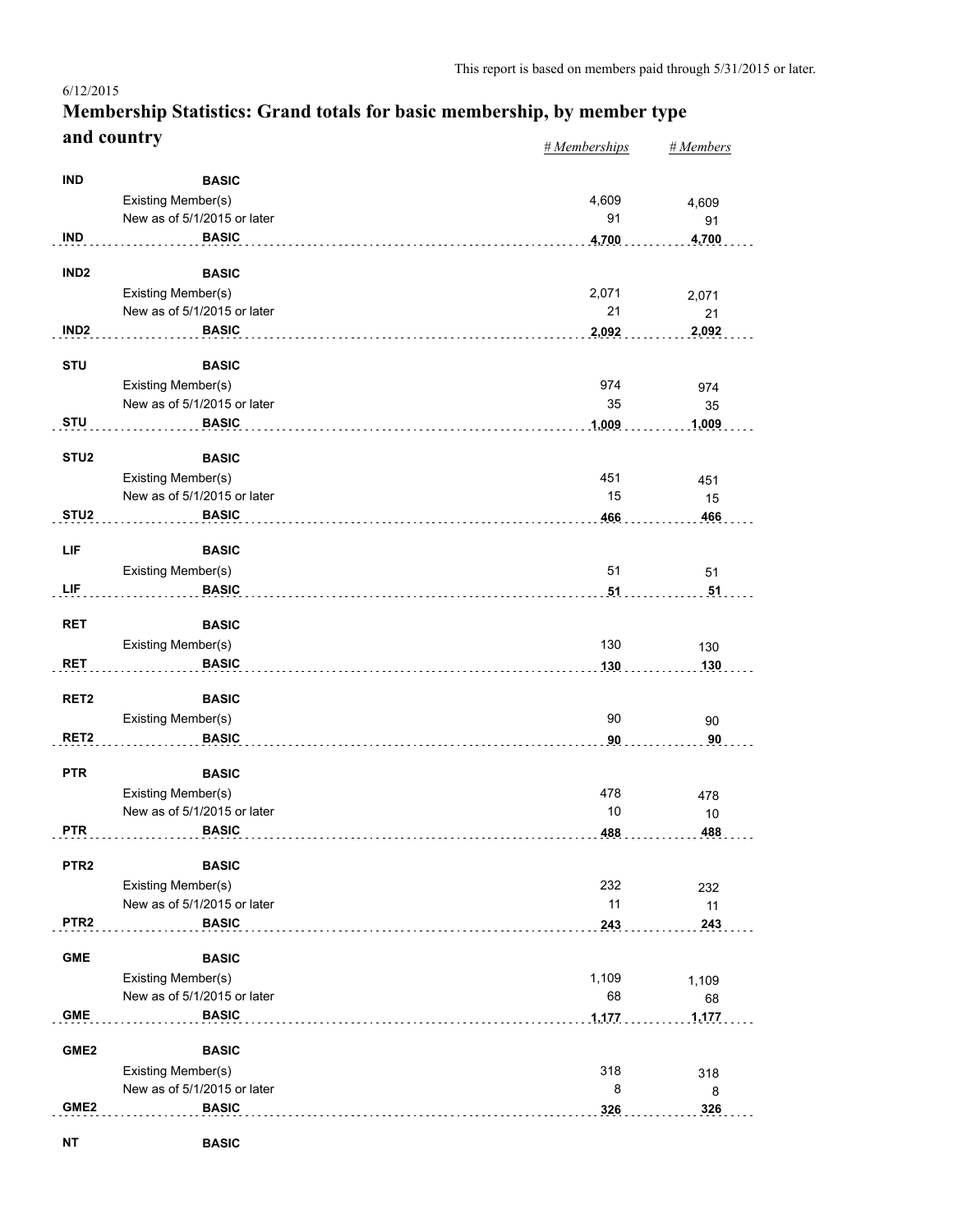| <b>Grand Total:</b> |                             | 11,757         | 11,757       |
|---------------------|-----------------------------|----------------|--------------|
| NT <sub>2</sub>     | <b>BASIC</b>                | 403            | 403          |
|                     | New as of 5/1/2015 or later | 12             | 12           |
| Existing Member(s)  |                             | 391            | 391          |
| NT <sub>2</sub>     | <b>BASIC</b>                |                |              |
| <b>COMP</b>         | <b>BASIC</b>                | $\mathfrak{p}$ | $\mathbf{2}$ |
|                     | Existing Member(s)          | 2              | 2            |
| <b>COMP</b>         | <b>BASIC</b>                |                |              |
| <b>NT</b>           | <b>BASIC</b>                | 580            | 580          |
|                     | New as of 5/1/2015 or later | 28             | 28           |
|                     | Existing Member(s)          | 552            | 552          |

# **Member Types**



Note: in all general statistic reports, joint household memberships are treated as "one" member EXCEPT in the second column of this report, where joints are counted as two people, providing the most accurate count of the number of TESOL members.

|            |                      | Existing Member(s) | New as of 5/1/2015 or<br>later | <b>Total</b>   |
|------------|----------------------|--------------------|--------------------------------|----------------|
| COMP       | <b>United States</b> | $\mathbf{2}$       | $\mathbf 0$                    | $\overline{2}$ |
|            | <b>Total</b>         | $\overline{2}$     | $\mathbf 0$                    | $\overline{2}$ |
| <b>GME</b> | <b>United States</b> | 53                 | $\overline{7}$                 | 60             |
|            | <b>ALBANIA</b>       | 3                  | $\mathbf 0$                    | 3              |
|            | <b>ALGERIA</b>       | $\mathbf{2}$       | $\mathbf 0$                    | $\overline{2}$ |
|            | ANGOLA               | 1                  | 0                              | 1              |
|            | ARGENTINA            | 18                 | 1                              | 19             |
|            | AZERBAIJAN           | 5                  | $\mathbf 0$                    | 5              |
|            | <b>BANGLADESH</b>    | 6                  | 19                             | 25             |
|            | <b>BARBADOS</b>      | 1                  | 0                              | 1              |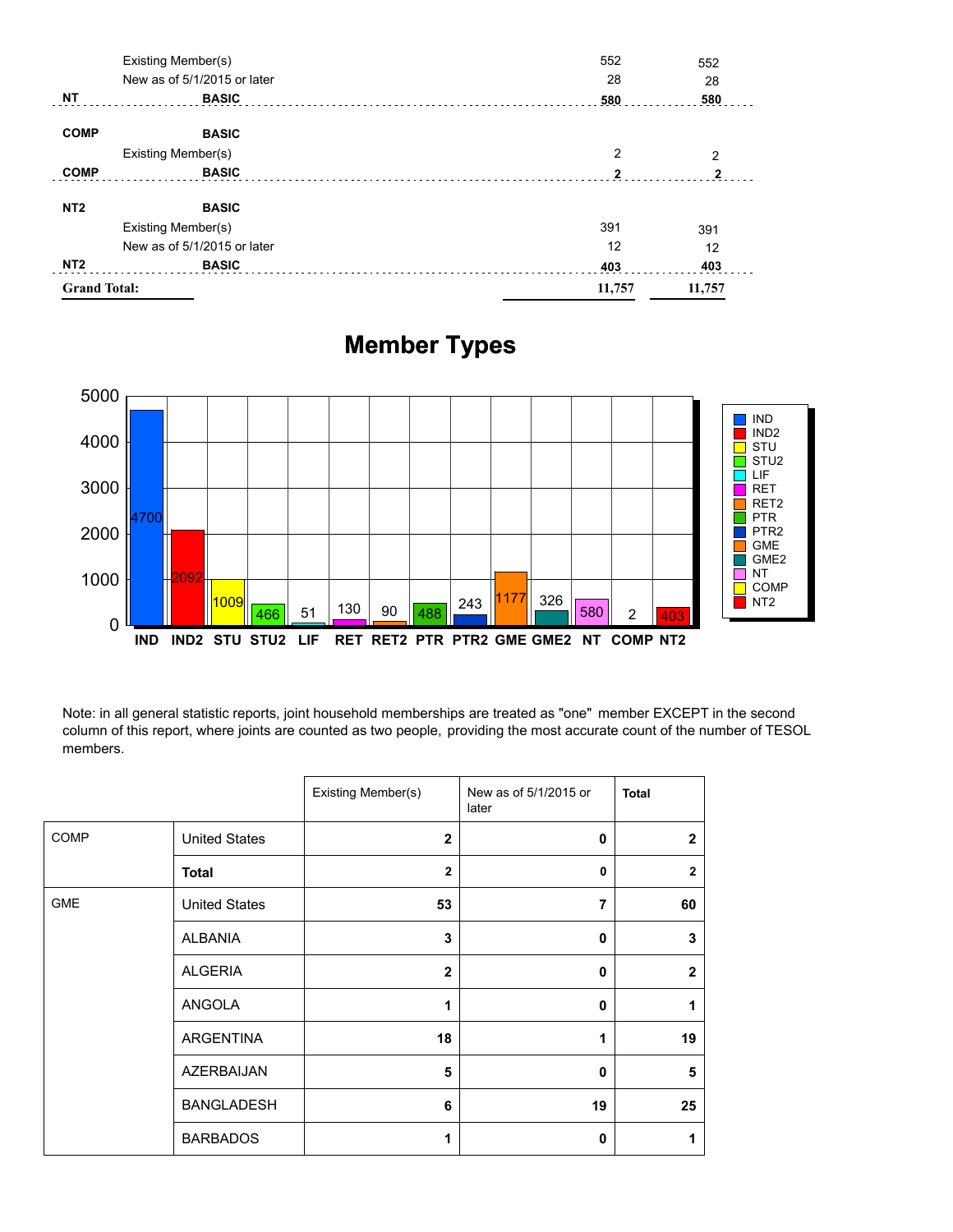|            |                     | Existing Member(s) | New as of 5/1/2015 or<br>later | <b>Total</b>   |
|------------|---------------------|--------------------|--------------------------------|----------------|
| <b>GME</b> | <b>BOLIVIA</b>      | $\overline{7}$     | 1                              | 8              |
|            | <b>BOSNIA AND</b>   | $\mathbf{1}$       | $\pmb{0}$                      | $\mathbf{1}$   |
|            | <b>BRAZIL</b>       | 62                 | 0                              | 62             |
|            | <b>BULGARIA</b>     | $\mathbf{2}$       | 0                              | $\mathbf{2}$   |
|            | <b>BURKINA FASO</b> | $\boldsymbol{2}$   | 0                              | $\mathbf{2}$   |
|            | <b>CAMBODIA</b>     | 1                  | 0                              | $\mathbf{1}$   |
|            | CAMEROON            | $\mathbf 2$        | $\pmb{0}$                      | $\mathbf{2}$   |
|            | CANADA              | 1                  | $\pmb{0}$                      | 1              |
|            | <b>CHILE</b>        | 5                  | $\mathbf 2$                    | $\overline{7}$ |
|            | <b>CHINA</b>        | 147                | 4                              | 151            |
|            | <b>COLOMBIA</b>     | 9                  | 0                              | 9              |
|            | <b>COSTA RICA</b>   | $\overline{7}$     | 0                              | $\overline{7}$ |
|            | <b>CROATIA</b>      | $\mathbf 2$        | $\mathbf 2$                    | 4              |
|            | <b>DOMINICAN</b>    | 6                  | 0                              | 6              |
|            | <b>ECUADOR</b>      | 54                 | $\mathbf 2$                    | 56             |
|            | <b>EGYPT</b>        | 265                | $\pmb{0}$                      | 265            |
|            | <b>GEORGIA</b>      | 4                  | 0                              | 4              |
|            | <b>GHANA</b>        | 1                  | 0                              | 1              |
|            | <b>GRENADA</b>      | $\mathbf 2$        | $\pmb{0}$                      | $\mathbf 2$    |
|            | <b>GUATEMALA</b>    | 8                  | $\pmb{0}$                      | 8              |
|            | <b>HAITI</b>        | 20                 | 0                              | 20             |
|            | <b>HONDURAS</b>     | $\mathbf 2$        | 0                              | $\mathbf 2$    |
|            | <b>HONG KONG</b>    | 1                  | 0                              | 1              |
|            | <b>HONG KONG</b>    | $\mathbf{1}$       | 0                              | 1              |
|            | <b>INDIA</b>        | 39                 | 15                             | 54             |
|            | <b>INDONESIA</b>    | 3                  | 0                              | 3              |
|            | <b>IRAN</b>         | 5                  | 0                              | 5              |
|            | <b>IRAQ</b>         | $\mathbf{1}$       | 0                              | 1              |
|            | <b>JAMAICA</b>      | 3                  | 1                              | 4              |
|            | <b>JORDAN</b>       | 1                  | 0                              | 1              |
|            | KAZAKHSTAN          | $\mathbf 2$        | 0                              | $\mathbf 2$    |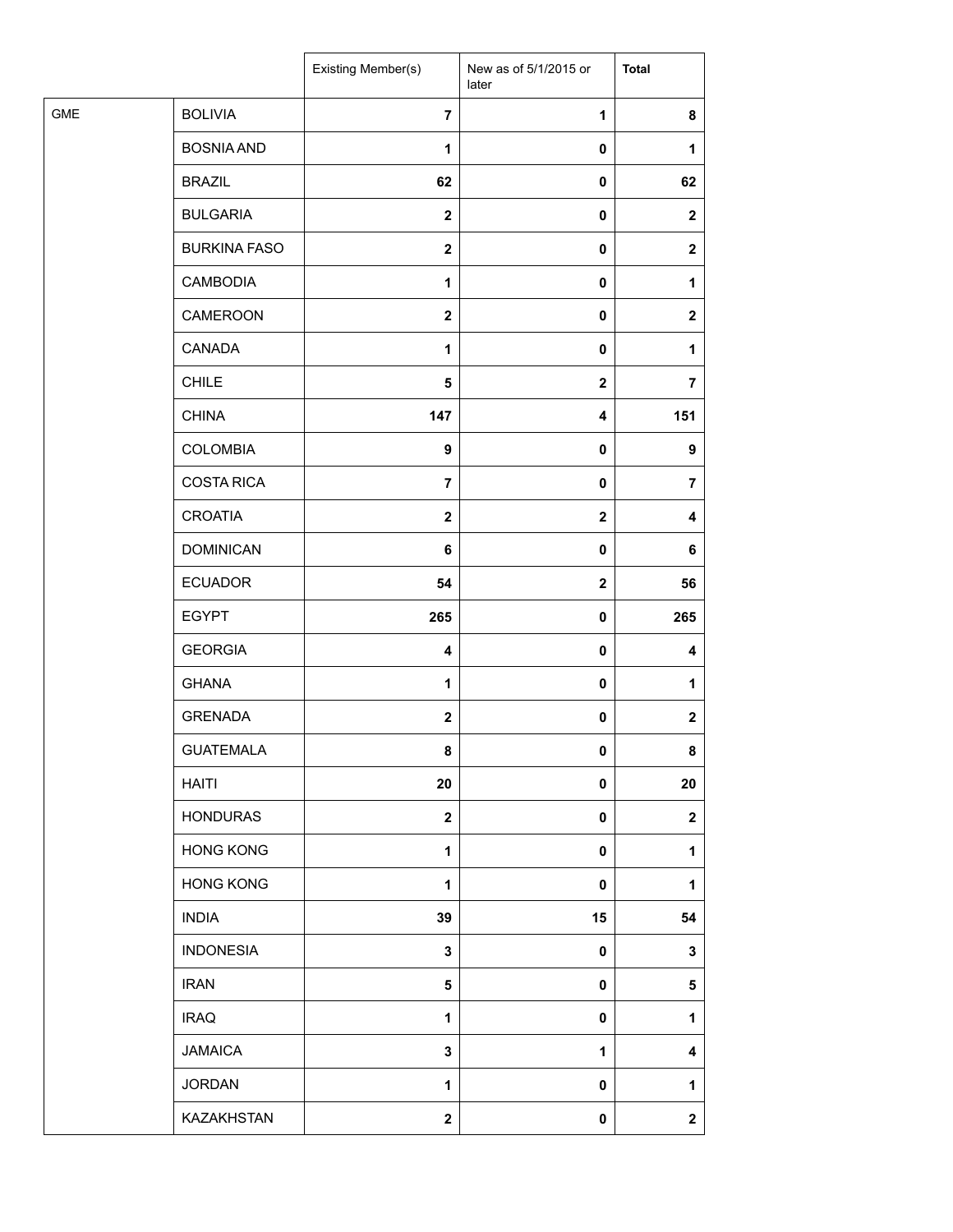|            |                    | Existing Member(s) | New as of 5/1/2015 or<br>later | <b>Total</b>   |
|------------|--------------------|--------------------|--------------------------------|----------------|
| <b>GME</b> | <b>KENYA</b>       | 1                  | $\pmb{0}$                      | 1              |
|            | KOSOVO             | $\boldsymbol{2}$   | $\pmb{0}$                      | $\mathbf{2}$   |
|            | KYRGYZSTAN         | $\mathbf 2$        | $\pmb{0}$                      | $\mathbf{2}$   |
|            | <b>LEBANON</b>     | $\mathbf 3$        | $\pmb{0}$                      | 3              |
|            | <b>MACAO</b>       | $\mathbf{1}$       | $\pmb{0}$                      | 1              |
|            | MADAGASCAR         | 3                  | $\pmb{0}$                      | 3              |
|            | <b>MALAYSIA</b>    | $\boldsymbol{9}$   | $\pmb{0}$                      | 9              |
|            | <b>MALI</b>        | $\mathbf 3$        | $\pmb{0}$                      | 3              |
|            | <b>MARSHALL</b>    | 1                  | $\pmb{0}$                      | 1              |
|            | <b>MAURITANIA</b>  | 10                 | 0                              | 10             |
|            | <b>MEXICO</b>      | 53                 | $\mathbf{1}$                   | 54             |
|            | MOLDOVA,           | $\mathbf 3$        | $\pmb{0}$                      | 3              |
|            | <b>MONGOLIA</b>    | 21                 | $\mathbf{1}$                   | 22             |
|            | <b>MOROCCO</b>     | 23                 | $\pmb{0}$                      | 23             |
|            | MOZAMBIQUE         | 1                  | $\pmb{0}$                      | 1              |
|            | <b>MYANMAR</b>     | 1                  | $\pmb{0}$                      | 1              |
|            | <b>NEPAL</b>       | 8                  | $\mathbf{1}$                   | 9              |
|            | <b>NEW ZEALAND</b> | $\mathbf{1}$       | $\pmb{0}$                      | 1              |
|            | <b>NICARAGUA</b>   | $\mathbf{2}$       | $\pmb{0}$                      | $\mathbf{2}$   |
|            | <b>NIGER</b>       | 1                  | $\pmb{0}$                      | 1              |
|            | <b>NIGERIA</b>     | 10                 | $\pmb{0}$                      | 10             |
|            | <b>PAKISTAN</b>    | $\bf 6$            | $\pmb{0}$                      | 6              |
|            | PALESTINIAN        | 0                  | $\boldsymbol{2}$               | $\mathbf{2}$   |
|            | PANAMA             | 10                 | $\mathbf{1}$                   | 11             |
|            | PARAGUAY           | 1                  | $\mathbf 0$                    | 1              |
|            | PEOPLES REP        | $\overline{7}$     | $\pmb{0}$                      | $\overline{7}$ |
|            | PERU               | 56                 | $\mathbf 0$                    | 56             |
|            | <b>PHILIPPINES</b> | $\bf 6$            | $\pmb{0}$                      | 6              |
|            | <b>POLAND</b>      | ${\bf 5}$          | $\pmb{0}$                      | 5              |
|            | <b>RUSSIA</b>      | 8                  | $\mathbf 1$                    | 9              |
|            | <b>RUSSIAN</b>     | 5                  | $\mathbf 1$                    | 6              |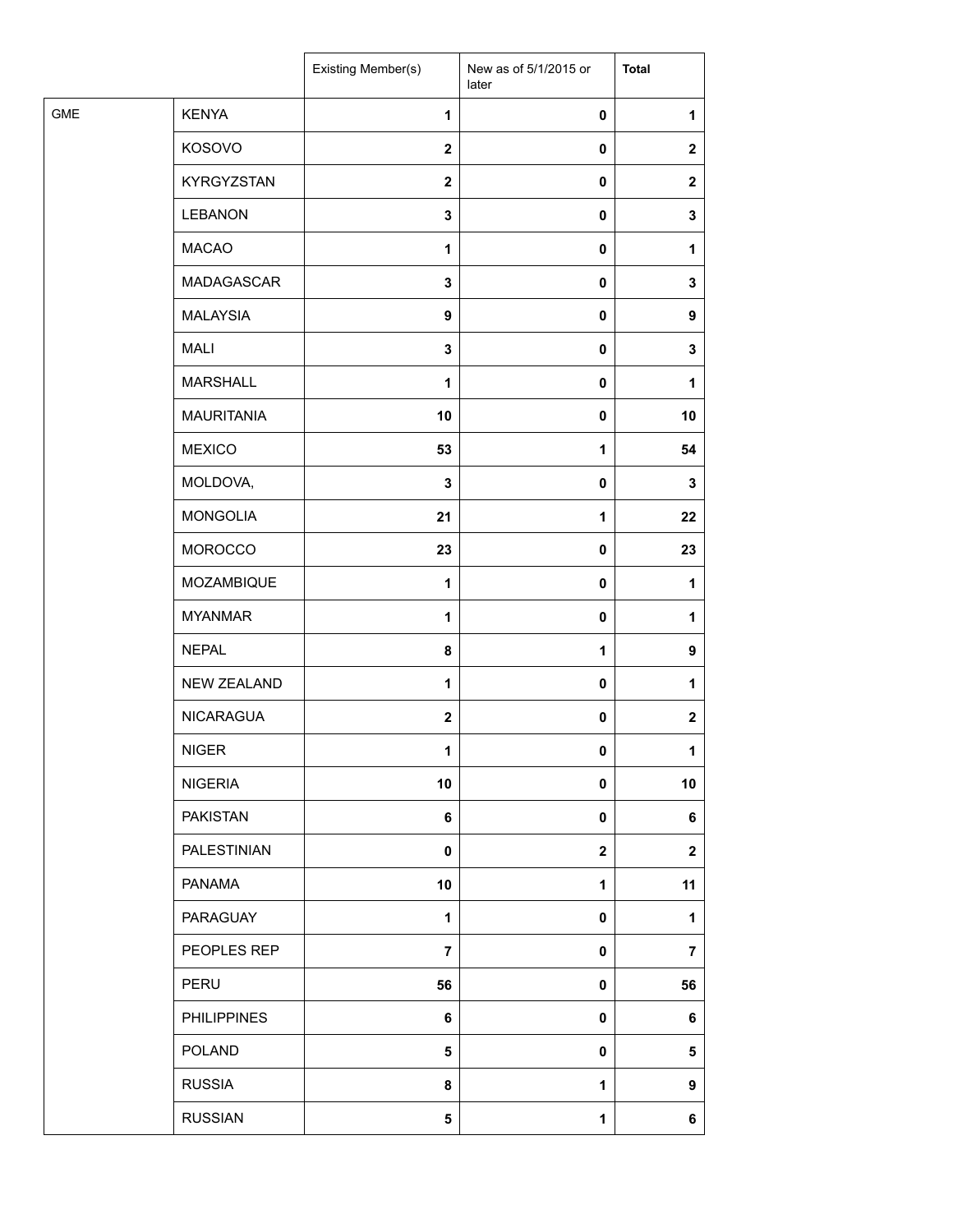|                  |                      | Existing Member(s)      | New as of 5/1/2015 or<br>later | <b>Total</b>     |
|------------------|----------------------|-------------------------|--------------------------------|------------------|
| <b>GME</b>       | <b>RWANDA</b>        | $\mathbf{2}$            | $\pmb{0}$                      | $\mathbf 2$      |
|                  | SAUDI ARABIA         | 1                       | $\mathbf 0$                    | 1                |
|                  | <b>SERBIA</b>        | $\mathbf 0$             | $\mathbf{1}$                   | 1                |
|                  | SOUTH AFRICA         | 3                       | 0                              | 3                |
|                  | <b>SUDAN</b>         | $\mathbf{2}$            | 0                              | $\mathbf{2}$     |
|                  | SWAZILAND            | $\mathbf{1}$            | $\pmb{0}$                      | 1                |
|                  | <b>TAIWAN ROC</b>    | 6                       | $\pmb{0}$                      | 6                |
|                  | TANZANIA,            | 1                       | 0                              | 1                |
|                  | <b>THAILAND</b>      | 15                      | $\mathbf 2$                    | 17               |
|                  | <b>TUNISIA</b>       | 11                      | 0                              | 11               |
|                  | <b>TURKEY</b>        | 14                      | 0                              | 14               |
|                  | <b>UGANDA</b>        | $\mathbf{1}$            | $\pmb{0}$                      | $\mathbf 1$      |
|                  | <b>UKRAINE</b>       | $\mathbf 3$             | $\mathbf 2$                    | 5                |
|                  | <b>UNITED</b>        | $\boldsymbol{2}$        | 0                              | $\mathbf{2}$     |
|                  | <b>United States</b> | 3                       | 0                              | 3                |
|                  | <b>UNITED</b>        | 1                       | 0                              | 1                |
|                  | <b>URUGUAY</b>       | $\overline{\mathbf{4}}$ | $\mathbf 1$                    | 5                |
|                  | <b>UZBEKISTAN</b>    | $\mathbf{2}$            | $\pmb{0}$                      | $\boldsymbol{2}$ |
|                  | VENEZUELA            | 13                      | $\mathbf 0$                    | 13               |
|                  | <b>VIETNAM</b>       | 5                       | 0                              | $\sqrt{5}$       |
|                  | <b>YEMEN</b>         | 1                       | 0                              | 1                |
|                  | <b>Total</b>         | 1,109                   | 68                             | 1,177            |
| GME <sub>2</sub> | <b>United States</b> | 4                       | 0                              | 4                |
|                  | AFGHANISTAN          | $\mathbf{2}$            | 0                              | $\mathbf 2$      |
|                  | <b>ALBANIA</b>       | $\overline{7}$          | 0                              | $\overline{7}$   |
|                  | ANGOLA               | 1                       | 0                              | 1                |
|                  | ARGENTINA            | 6                       | 0                              | 6                |
|                  | <b>ARMENIA</b>       | $\mathbf{2}$            | 0                              | $\mathbf 2$      |
|                  | AZERBAIJAN           | $\mathbf{1}$            | 0                              | $\mathbf{1}$     |
|                  | <b>BANGLADESH</b>    | 3                       | 0                              | 3                |
|                  | <b>BELARUS</b>       | 1                       | $\pmb{0}$                      | $\mathbf 1$      |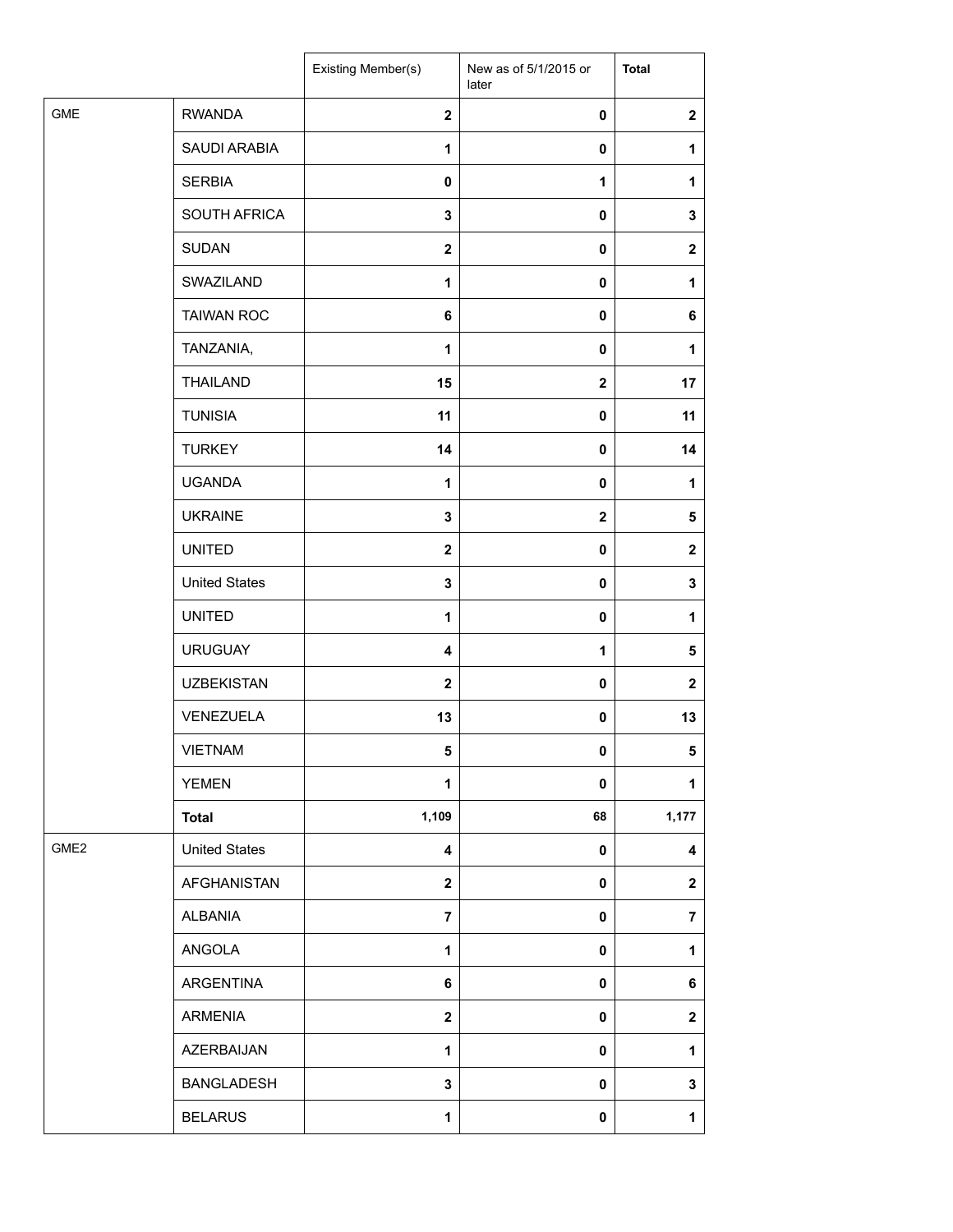|                  |                     | Existing Member(s) | New as of 5/1/2015 or<br>later | <b>Total</b>   |
|------------------|---------------------|--------------------|--------------------------------|----------------|
| GME <sub>2</sub> | <b>BOLIVIA</b>      | $\mathbf{2}$       | $\pmb{0}$                      | $\mathbf{2}$   |
|                  | <b>BRAZIL</b>       | 23                 | $\pmb{0}$                      | 23             |
|                  | <b>BURKINA FASO</b> | $\mathbf 1$        | 0                              | 1              |
|                  | CAMEROON            | $\mathbf 1$        | 0                              | 1              |
|                  | <b>CHILE</b>        | $\mathbf{1}$       | 0                              | 1              |
|                  | <b>CHINA</b>        | 45                 | $\mathbf{1}$                   | 46             |
|                  | <b>COLOMBIA</b>     | $\boldsymbol{9}$   | $\mathbf{2}$                   | 11             |
|                  | <b>COSTA RICA</b>   | $\overline{7}$     | $\pmb{0}$                      | $\overline{7}$ |
|                  | <b>CUBA</b>         | $\mathbf 1$        | 0                              | 1              |
|                  | <b>DOMINICAN</b>    | $\mathbf 3$        | 0                              | 3              |
|                  | <b>ECUADOR</b>      | 6                  | 0                              | 6              |
|                  | <b>EGYPT</b>        | $\mathbf 3$        | 0                              | 3              |
|                  | <b>GABON</b>        | $\mathbf{1}$       | $\pmb{0}$                      | 1              |
|                  | <b>GEORGIA</b>      | $\boldsymbol{2}$   | 0                              | $\mathbf{2}$   |
|                  | <b>GERMANY</b>      | $\mathbf{1}$       | 0                              | 1              |
|                  | <b>GRENADA</b>      | $\mathbf 1$        | 0                              | 1              |
|                  | <b>GUATEMALA</b>    | $\mathbf{1}$       | 0                              | 1              |
|                  | <b>HONDURAS</b>     | $\mathbf 1$        | 0                              | 1              |
|                  | <b>HONG KONG</b>    | $\mathbf 1$        | 0                              | 1              |
|                  | <b>INDIA</b>        | 19                 | 4                              | 23             |
|                  | <b>INDONESIA</b>    | 5                  | 0                              | 5              |
|                  | <b>IRAQ</b>         | $\mathbf{1}$       | 0                              | 1              |
|                  | <b>JORDAN</b>       | $\boldsymbol{2}$   | $\mathbf 0$                    | $\mathbf{2}$   |
|                  | KAZAKHSTAN          | $\mathbf 2$        | 0                              | $\mathbf{2}$   |
|                  | KOSOVO              | $\mathbf{1}$       | 0                              | 1              |
|                  | LATVIA              | $\mathbf{1}$       | 0                              | 1              |
|                  | <b>LEBANON</b>      | 3                  | 0                              | 3              |
|                  | LITHUANIA           | $\mathbf{1}$       | 0                              | 1              |
|                  | MADAGASCAR          | $\mathbf{1}$       | 0                              | 1              |
|                  | <b>MALAYSIA</b>     | $\overline{7}$     | 0                              | $\overline{7}$ |
|                  | <b>MALDIVES</b>     | $\mathbf{1}$       | $\pmb{0}$                      | $\mathbf{1}$   |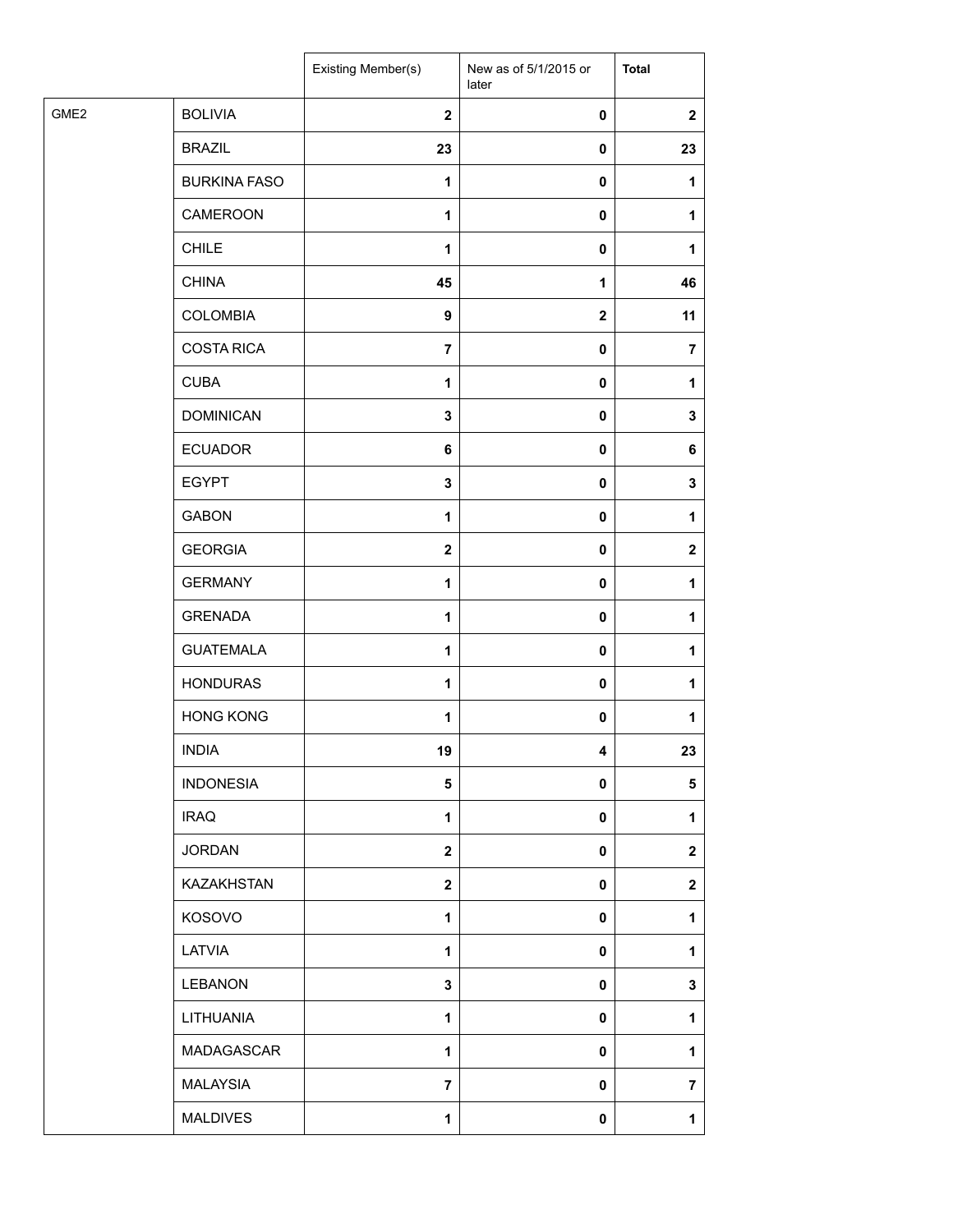| <b>MARSHALL</b><br>1<br>0<br>1<br><b>MAURITIUS</b><br>$\mathbf{1}$<br>0<br>1<br><b>MEXICO</b><br>26<br>0<br>26<br><b>MONGOLIA</b><br>$\overline{\mathbf{5}}$<br>0<br>$\sqrt{5}$<br><b>MOROCCO</b><br>$\mathbf{2}$<br>0<br>$\mathbf 2$<br><b>NEPAL</b><br>$\mathbf 2$<br>0<br>$\mathbf{2}$<br><b>NIGERIA</b><br>$\mathbf{2}$<br>0<br>$\mathbf{2}$<br><b>PAKISTAN</b><br>$\overline{\mathbf{4}}$<br>0<br>4<br><b>PANAMA</b><br>$\mathbf 3$<br>0<br>3<br>PARAGUAY<br>1<br>0<br>1<br>PEOPLES REP<br>1<br>0<br>1<br>PERU<br>5<br>0<br>5<br><b>PHILIPPINES</b><br>9<br>0<br>9<br><b>POLAND</b><br>5<br>0<br>5<br><b>RUSSIA</b><br>1<br>0<br>1<br><b>RUSSIAN</b><br>$\mathbf 3$<br>0<br>3<br>SENEGAL<br>$\mathbf{1}$<br>0<br>1<br>SIERRA LEONE<br>1<br>0<br>1<br><b>SURINAME</b><br>$\mathbf{1}$<br>$\pmb{0}$<br>1<br>SYRIAN ARAB<br>1<br>$\mathbf{0}$<br>1<br><b>TAIWAN ROC</b><br>$\mathbf{2}$<br>$\pmb{0}$<br>$\mathbf 2$<br><b>TAJIKISTAN</b><br>$\mathbf{2}$<br>0<br>$\mathbf 2$<br>THAILAND<br>16<br>0<br>16<br><b>TUNISIA</b><br>$\mathbf{2}$<br>0<br>$\mathbf 2$<br><b>TURKEY</b><br>22<br>23<br>1<br><b>UNITED</b><br>$\mathbf{1}$<br>1<br>0<br><b>United States</b><br>$\mathbf{1}$<br>0<br>1<br><b>UNITED</b><br>$\mathbf{2}$<br>0<br>$\mathbf 2$<br><b>URUGUAY</b><br>$\mathbf{2}$<br>0<br>$\mathbf 2$<br>VANUATU<br>1<br>0<br>1<br>VENEZUELA<br>$\mathbf 2$<br>0<br>$\mathbf{2}$ |                  | Existing Member(s) | New as of 5/1/2015 or<br>later | <b>Total</b> |
|----------------------------------------------------------------------------------------------------------------------------------------------------------------------------------------------------------------------------------------------------------------------------------------------------------------------------------------------------------------------------------------------------------------------------------------------------------------------------------------------------------------------------------------------------------------------------------------------------------------------------------------------------------------------------------------------------------------------------------------------------------------------------------------------------------------------------------------------------------------------------------------------------------------------------------------------------------------------------------------------------------------------------------------------------------------------------------------------------------------------------------------------------------------------------------------------------------------------------------------------------------------------------------------------------------------------------------------------------------------------------------------|------------------|--------------------|--------------------------------|--------------|
|                                                                                                                                                                                                                                                                                                                                                                                                                                                                                                                                                                                                                                                                                                                                                                                                                                                                                                                                                                                                                                                                                                                                                                                                                                                                                                                                                                                        | GME <sub>2</sub> |                    |                                |              |
|                                                                                                                                                                                                                                                                                                                                                                                                                                                                                                                                                                                                                                                                                                                                                                                                                                                                                                                                                                                                                                                                                                                                                                                                                                                                                                                                                                                        |                  |                    |                                |              |
|                                                                                                                                                                                                                                                                                                                                                                                                                                                                                                                                                                                                                                                                                                                                                                                                                                                                                                                                                                                                                                                                                                                                                                                                                                                                                                                                                                                        |                  |                    |                                |              |
|                                                                                                                                                                                                                                                                                                                                                                                                                                                                                                                                                                                                                                                                                                                                                                                                                                                                                                                                                                                                                                                                                                                                                                                                                                                                                                                                                                                        |                  |                    |                                |              |
|                                                                                                                                                                                                                                                                                                                                                                                                                                                                                                                                                                                                                                                                                                                                                                                                                                                                                                                                                                                                                                                                                                                                                                                                                                                                                                                                                                                        |                  |                    |                                |              |
|                                                                                                                                                                                                                                                                                                                                                                                                                                                                                                                                                                                                                                                                                                                                                                                                                                                                                                                                                                                                                                                                                                                                                                                                                                                                                                                                                                                        |                  |                    |                                |              |
|                                                                                                                                                                                                                                                                                                                                                                                                                                                                                                                                                                                                                                                                                                                                                                                                                                                                                                                                                                                                                                                                                                                                                                                                                                                                                                                                                                                        |                  |                    |                                |              |
|                                                                                                                                                                                                                                                                                                                                                                                                                                                                                                                                                                                                                                                                                                                                                                                                                                                                                                                                                                                                                                                                                                                                                                                                                                                                                                                                                                                        |                  |                    |                                |              |
|                                                                                                                                                                                                                                                                                                                                                                                                                                                                                                                                                                                                                                                                                                                                                                                                                                                                                                                                                                                                                                                                                                                                                                                                                                                                                                                                                                                        |                  |                    |                                |              |
|                                                                                                                                                                                                                                                                                                                                                                                                                                                                                                                                                                                                                                                                                                                                                                                                                                                                                                                                                                                                                                                                                                                                                                                                                                                                                                                                                                                        |                  |                    |                                |              |
|                                                                                                                                                                                                                                                                                                                                                                                                                                                                                                                                                                                                                                                                                                                                                                                                                                                                                                                                                                                                                                                                                                                                                                                                                                                                                                                                                                                        |                  |                    |                                |              |
|                                                                                                                                                                                                                                                                                                                                                                                                                                                                                                                                                                                                                                                                                                                                                                                                                                                                                                                                                                                                                                                                                                                                                                                                                                                                                                                                                                                        |                  |                    |                                |              |
|                                                                                                                                                                                                                                                                                                                                                                                                                                                                                                                                                                                                                                                                                                                                                                                                                                                                                                                                                                                                                                                                                                                                                                                                                                                                                                                                                                                        |                  |                    |                                |              |
|                                                                                                                                                                                                                                                                                                                                                                                                                                                                                                                                                                                                                                                                                                                                                                                                                                                                                                                                                                                                                                                                                                                                                                                                                                                                                                                                                                                        |                  |                    |                                |              |
|                                                                                                                                                                                                                                                                                                                                                                                                                                                                                                                                                                                                                                                                                                                                                                                                                                                                                                                                                                                                                                                                                                                                                                                                                                                                                                                                                                                        |                  |                    |                                |              |
|                                                                                                                                                                                                                                                                                                                                                                                                                                                                                                                                                                                                                                                                                                                                                                                                                                                                                                                                                                                                                                                                                                                                                                                                                                                                                                                                                                                        |                  |                    |                                |              |
|                                                                                                                                                                                                                                                                                                                                                                                                                                                                                                                                                                                                                                                                                                                                                                                                                                                                                                                                                                                                                                                                                                                                                                                                                                                                                                                                                                                        |                  |                    |                                |              |
|                                                                                                                                                                                                                                                                                                                                                                                                                                                                                                                                                                                                                                                                                                                                                                                                                                                                                                                                                                                                                                                                                                                                                                                                                                                                                                                                                                                        |                  |                    |                                |              |
|                                                                                                                                                                                                                                                                                                                                                                                                                                                                                                                                                                                                                                                                                                                                                                                                                                                                                                                                                                                                                                                                                                                                                                                                                                                                                                                                                                                        |                  |                    |                                |              |
|                                                                                                                                                                                                                                                                                                                                                                                                                                                                                                                                                                                                                                                                                                                                                                                                                                                                                                                                                                                                                                                                                                                                                                                                                                                                                                                                                                                        |                  |                    |                                |              |
|                                                                                                                                                                                                                                                                                                                                                                                                                                                                                                                                                                                                                                                                                                                                                                                                                                                                                                                                                                                                                                                                                                                                                                                                                                                                                                                                                                                        |                  |                    |                                |              |
|                                                                                                                                                                                                                                                                                                                                                                                                                                                                                                                                                                                                                                                                                                                                                                                                                                                                                                                                                                                                                                                                                                                                                                                                                                                                                                                                                                                        |                  |                    |                                |              |
|                                                                                                                                                                                                                                                                                                                                                                                                                                                                                                                                                                                                                                                                                                                                                                                                                                                                                                                                                                                                                                                                                                                                                                                                                                                                                                                                                                                        |                  |                    |                                |              |
|                                                                                                                                                                                                                                                                                                                                                                                                                                                                                                                                                                                                                                                                                                                                                                                                                                                                                                                                                                                                                                                                                                                                                                                                                                                                                                                                                                                        |                  |                    |                                |              |
|                                                                                                                                                                                                                                                                                                                                                                                                                                                                                                                                                                                                                                                                                                                                                                                                                                                                                                                                                                                                                                                                                                                                                                                                                                                                                                                                                                                        |                  |                    |                                |              |
|                                                                                                                                                                                                                                                                                                                                                                                                                                                                                                                                                                                                                                                                                                                                                                                                                                                                                                                                                                                                                                                                                                                                                                                                                                                                                                                                                                                        |                  |                    |                                |              |
|                                                                                                                                                                                                                                                                                                                                                                                                                                                                                                                                                                                                                                                                                                                                                                                                                                                                                                                                                                                                                                                                                                                                                                                                                                                                                                                                                                                        |                  |                    |                                |              |
|                                                                                                                                                                                                                                                                                                                                                                                                                                                                                                                                                                                                                                                                                                                                                                                                                                                                                                                                                                                                                                                                                                                                                                                                                                                                                                                                                                                        |                  |                    |                                |              |
|                                                                                                                                                                                                                                                                                                                                                                                                                                                                                                                                                                                                                                                                                                                                                                                                                                                                                                                                                                                                                                                                                                                                                                                                                                                                                                                                                                                        |                  |                    |                                |              |
|                                                                                                                                                                                                                                                                                                                                                                                                                                                                                                                                                                                                                                                                                                                                                                                                                                                                                                                                                                                                                                                                                                                                                                                                                                                                                                                                                                                        |                  |                    |                                |              |
|                                                                                                                                                                                                                                                                                                                                                                                                                                                                                                                                                                                                                                                                                                                                                                                                                                                                                                                                                                                                                                                                                                                                                                                                                                                                                                                                                                                        |                  |                    |                                |              |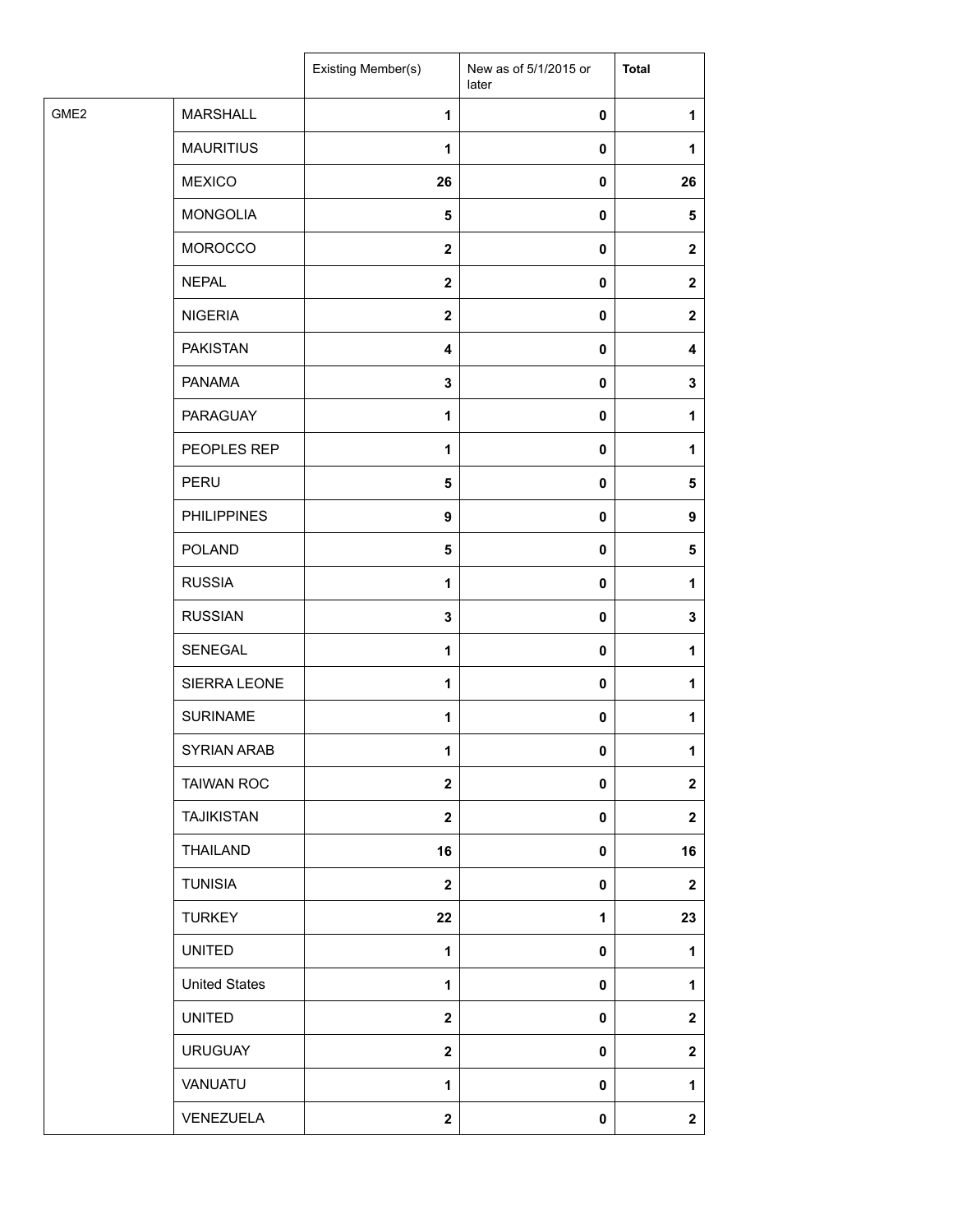|                  |                      | Existing Member(s)      | New as of 5/1/2015 or<br>later | <b>Total</b>            |
|------------------|----------------------|-------------------------|--------------------------------|-------------------------|
| GME <sub>2</sub> | <b>VIET NAM</b>      | $\overline{\mathbf{2}}$ | $\pmb{0}$                      | $\mathbf 2$             |
|                  | <b>VIETNAM</b>       | 6                       | $\pmb{0}$                      | 6                       |
|                  | <b>YEMEN</b>         | 1                       | $\pmb{0}$                      | 1                       |
|                  | <b>Total</b>         | 318                     | 8                              | 326                     |
| <b>IND</b>       | <b>United States</b> | 3,617                   | 61                             | 3,678                   |
|                  | <b>AFGHANISTAN</b>   | 1                       | $\pmb{0}$                      | 1                       |
|                  | ARGENTINA            | 1                       | 0                              | 1                       |
|                  | <b>AUSTRALIA</b>     | 26                      | 0                              | 26                      |
|                  | <b>BAHRAIN</b>       | $\mathbf{1}$            | $\pmb{0}$                      | 1                       |
|                  | <b>BELGIUM</b>       | $\overline{\mathbf{2}}$ | $\pmb{0}$                      | $\boldsymbol{2}$        |
|                  | <b>BERMUDA</b>       | $\mathbf{1}$            | $\pmb{0}$                      | 1                       |
|                  | <b>BRAZIL</b>        | 8                       | $\pmb{0}$                      | 8                       |
|                  | CANADA               | 383                     | 1                              | 384                     |
|                  | <b>CHILE</b>         | $\mathbf{1}$            | 0                              | 1                       |
|                  | <b>CHINA</b>         | 4                       | 0                              | 4                       |
|                  | <b>COLOMBIA</b>      | 5                       | $\pmb{0}$                      | 5                       |
|                  | Congo, The           | 0                       | $\mathbf{1}$                   | 1                       |
|                  | <b>COSTA RICA</b>    | 4                       | 0                              | 4                       |
|                  | <b>CYPRUS</b>        | 1                       | $\pmb{0}$                      | 1                       |
|                  | <b>CZECH</b>         | $\overline{\mathbf{2}}$ | $\pmb{0}$                      | $\overline{\mathbf{2}}$ |
|                  | <b>DENMARK</b>       | 1                       | $\pmb{0}$                      | 1                       |
|                  | <b>DOMINICAN</b>     | 3                       | 0                              | 3                       |
|                  | <b>ECUADOR</b>       | 5                       | 0                              | 5                       |
|                  | <b>EGYPT</b>         | $\overline{\mathbf{2}}$ | $\pmb{0}$                      | $\mathbf 2$             |
|                  | <b>FINLAND</b>       | 1                       | 0                              | 1                       |
|                  | <b>FRANCE</b>        | 4                       | 0                              | 4                       |
|                  | <b>GERMANY</b>       | 6                       | 0                              | 6                       |
|                  | <b>GREECE</b>        | 5                       | $\pmb{0}$                      | 5                       |
|                  | <b>HONG KONG</b>     | 9                       | 1                              | 10                      |
|                  | <b>HONG KONG</b>     | 4                       | 0                              | 4                       |
|                  | <b>HUNGARY</b>       | $\mathbf 2$             | $\pmb{0}$                      | $\mathbf 2$             |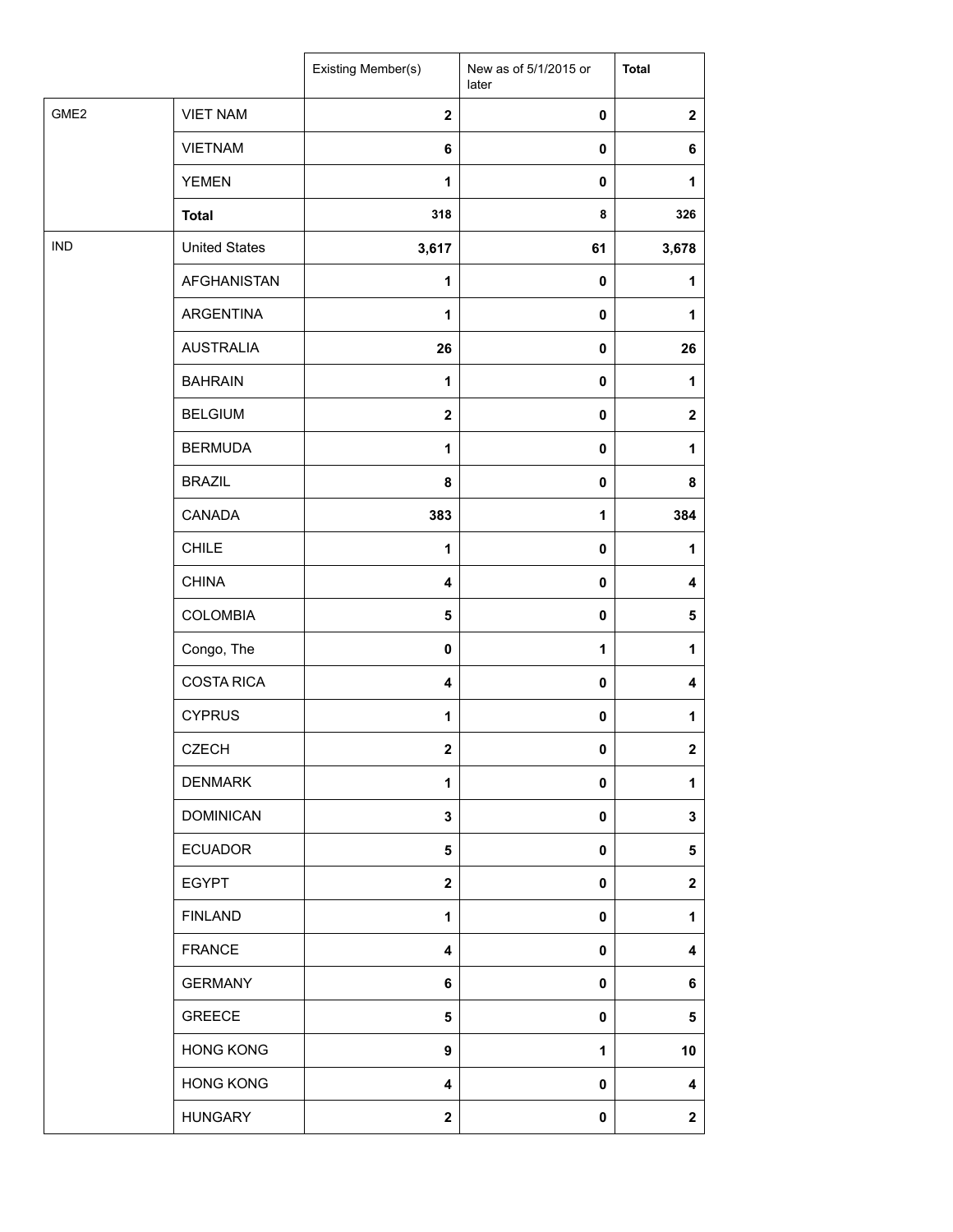|            |                    | Existing Member(s) | New as of 5/1/2015 or<br>later | <b>Total</b>   |
|------------|--------------------|--------------------|--------------------------------|----------------|
| <b>IND</b> | <b>ICELAND</b>     | $\mathbf{1}$       | $\pmb{0}$                      | 1              |
|            | <b>INDIA</b>       | 1                  | $\pmb{0}$                      | 1              |
|            | <b>IRAQ</b>        | $\mathbf{2}$       | $\pmb{0}$                      | $\mathbf{2}$   |
|            | <b>IRELAND</b>     | $\mathbf{2}$       | $\pmb{0}$                      | $\mathbf{2}$   |
|            | <b>ISRAEL</b>      | 6                  | $\pmb{0}$                      | 6              |
|            | <b>ITALY</b>       | $\overline{7}$     | $\pmb{0}$                      | $\overline{7}$ |
|            | <b>JAPAN</b>       | 234                | $\mathbf{1}$                   | 235            |
|            | Korea, Dem         | 1                  | $\pmb{0}$                      | 1              |
|            | Korea, Rebublic    | 6                  | $\pmb{0}$                      | 6              |
|            | KOREA,             | $\bf 6$            | $\pmb{0}$                      | 6              |
|            | <b>KUWAIT</b>      | 5                  | $\pmb{0}$                      | 5              |
|            | LEBANON            | $\mathbf{1}$       | $\pmb{0}$                      | 1              |
|            | <b>MACAO</b>       | $\mathbf{1}$       | $\pmb{0}$                      | 1              |
|            | <b>MALAYSIA</b>    | 5                  | $\pmb{0}$                      | 5              |
|            | <b>MEXICO</b>      | 15                 | $\pmb{0}$                      | 15             |
|            | <b>MONGOLIA</b>    | $\mathbf{1}$       | $\pmb{0}$                      | 1              |
|            | <b>MOROCCO</b>     | $\mathbf{1}$       | $\pmb{0}$                      | 1              |
|            | <b>MYANMAR</b>     | 1                  | $\pmb{0}$                      | 1              |
|            | NETHERLAND         | $\pmb{0}$          | $\mathbf{1}$                   | 1              |
|            | <b>NEW ZEALAND</b> | 8                  | $\mathbf{0}$                   | 8              |
|            | <b>NORWAY</b>      | $\mathbf 2$        | $\pmb{0}$                      | $\mathbf{2}$   |
|            | <b>OMAN</b>        | $\mathbf 3$        | $\pmb{0}$                      | 3              |
|            | <b>PAKISTAN</b>    | 3                  | $\pmb{0}$                      | 3              |
|            | Puerto Rico        | 10                 | $\pmb{0}$                      | 10             |
|            | QATAR              | 15                 | 1                              | 16             |
|            | <b>RUSSIAN</b>     | 1                  | 0                              | 1              |
|            | SAUDI ARABIA       | 16                 | $\pmb{0}$                      | 16             |
|            | <b>SERBIA</b>      | $\mathbf{1}$       | $\pmb{0}$                      | 1              |
|            | SINGAPORE          | 4                  | $\pmb{0}$                      | 4              |
|            | SOUTH AFRICA       | $\mathbf 2$        | $\pmb{0}$                      | $\mathbf{2}$   |
|            | SOUTH KOREA        | 13                 | $\pmb{0}$                      | 13             |
|            |                    |                    |                                |                |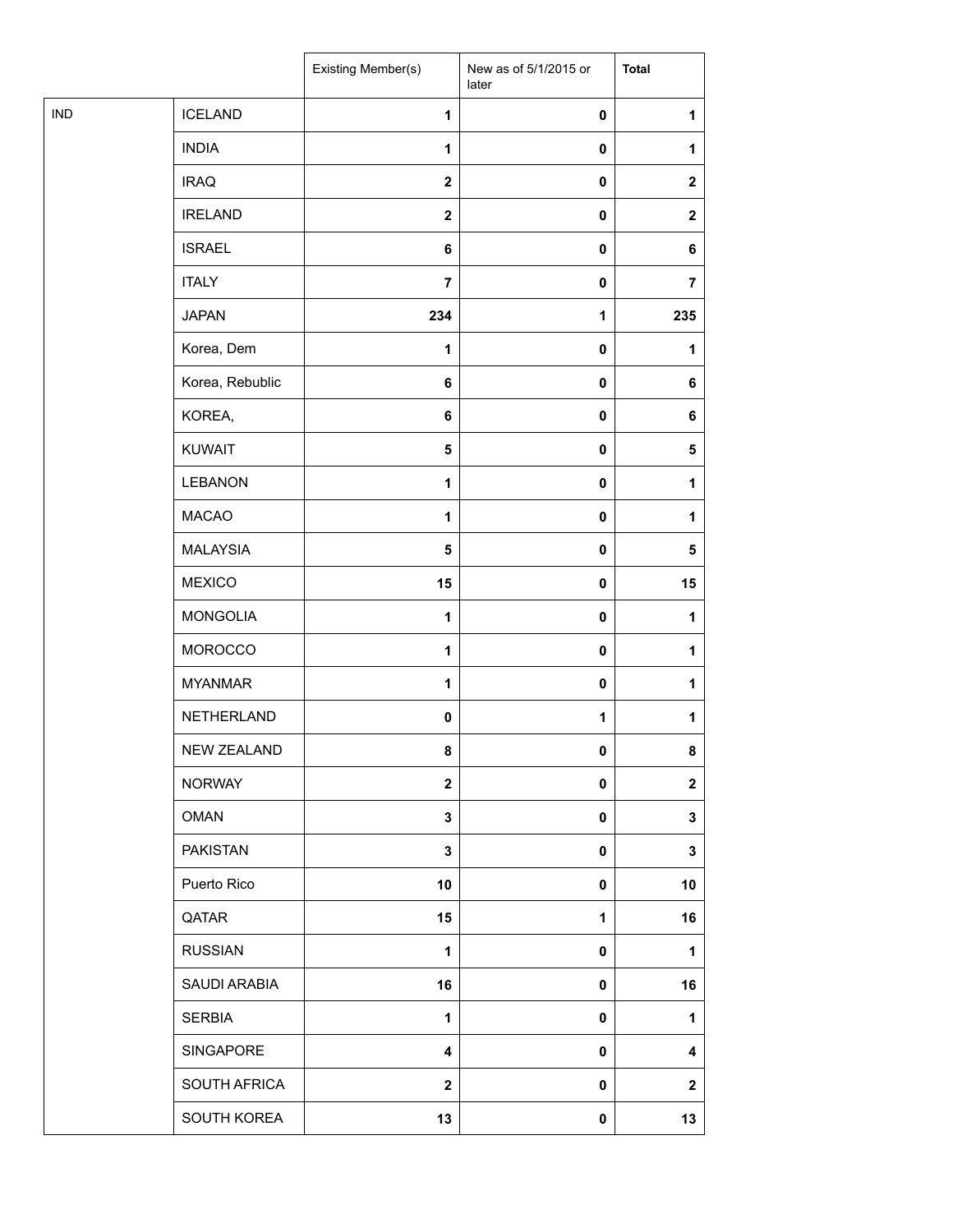|                  |                      | Existing Member(s)      | New as of 5/1/2015 or<br>later | <b>Total</b>            |
|------------------|----------------------|-------------------------|--------------------------------|-------------------------|
| <b>IND</b>       | <b>SPAIN</b>         | $\sqrt{5}$              | 0                              | 5                       |
|                  | SWEDEN               | 6                       | 0                              | 6                       |
|                  | SWITZERLAND          | 1                       | 0                              | 1                       |
|                  | <b>TAIWAN</b>        | 8                       | 0                              | 8                       |
|                  | <b>TAIWAN ROC</b>    | 4                       | 0                              | 4                       |
|                  | <b>THAILAND</b>      | $\mathbf{2}$            | 0                              | $\mathbf 2$             |
|                  | <b>TURKEY</b>        | 3                       | $\pmb{0}$                      | 3                       |
|                  | <b>UGANDA</b>        | 1                       | 0                              | 1                       |
|                  | UNITED ARAB          | 30                      | 3                              | 33                      |
|                  | <b>UNITED</b>        | 16                      | $\mathbf{1}$                   | 17                      |
|                  | <b>United States</b> | 1                       | 1                              | $\mathbf 2$             |
|                  | <b>UNITED</b>        | 57                      | 19                             | 76                      |
|                  | <b>URUGUAY</b>       | $\mathbf{1}$            | 0                              | 1                       |
|                  | <b>VIET NAM</b>      | 1                       | 0                              | 1                       |
|                  | <b>Total</b>         | 4,609                   | 91                             | 4,700                   |
| IND <sub>2</sub> | <b>United States</b> | 1,684                   | 12                             | 1,696                   |
|                  | <b>AUSTRALIA</b>     | 18                      | $\pmb{0}$                      | 18                      |
|                  | <b>AUSTRIA</b>       | $\mathbf{2}$            | 0                              | $\mathbf 2$             |
|                  | <b>BAHRAIN</b>       | 3                       | 0                              | 3                       |
|                  | <b>BENIN</b>         | 1                       | 0                              | $\mathbf{1}$            |
|                  | <b>BOLIVIA</b>       | 1                       | 0                              | 1                       |
|                  | <b>BRAZIL</b>        | $\overline{\mathbf{4}}$ | 0                              | $\overline{\mathbf{4}}$ |
|                  | CANADA               | 102                     | 0                              | 102                     |
|                  | CAYMAN               | 1                       | 0                              | 1                       |
|                  | <b>CHINA</b>         | 3                       | 0                              | 3                       |
|                  | <b>COLOMBIA</b>      | $\mathbf{2}$            | 0                              | $\mathbf 2$             |
|                  | <b>COSTA RICA</b>    | 1                       | 0                              | 1                       |
|                  | <b>CYPRUS</b>        | $\mathbf{1}$            | 0                              | 1                       |
|                  | <b>DENMARK</b>       | 1                       | 0                              | 1                       |
|                  | <b>FINLAND</b>       | 1                       | 0                              | 1                       |
|                  | <b>FRANCE</b>        | 1                       | 0                              | 1                       |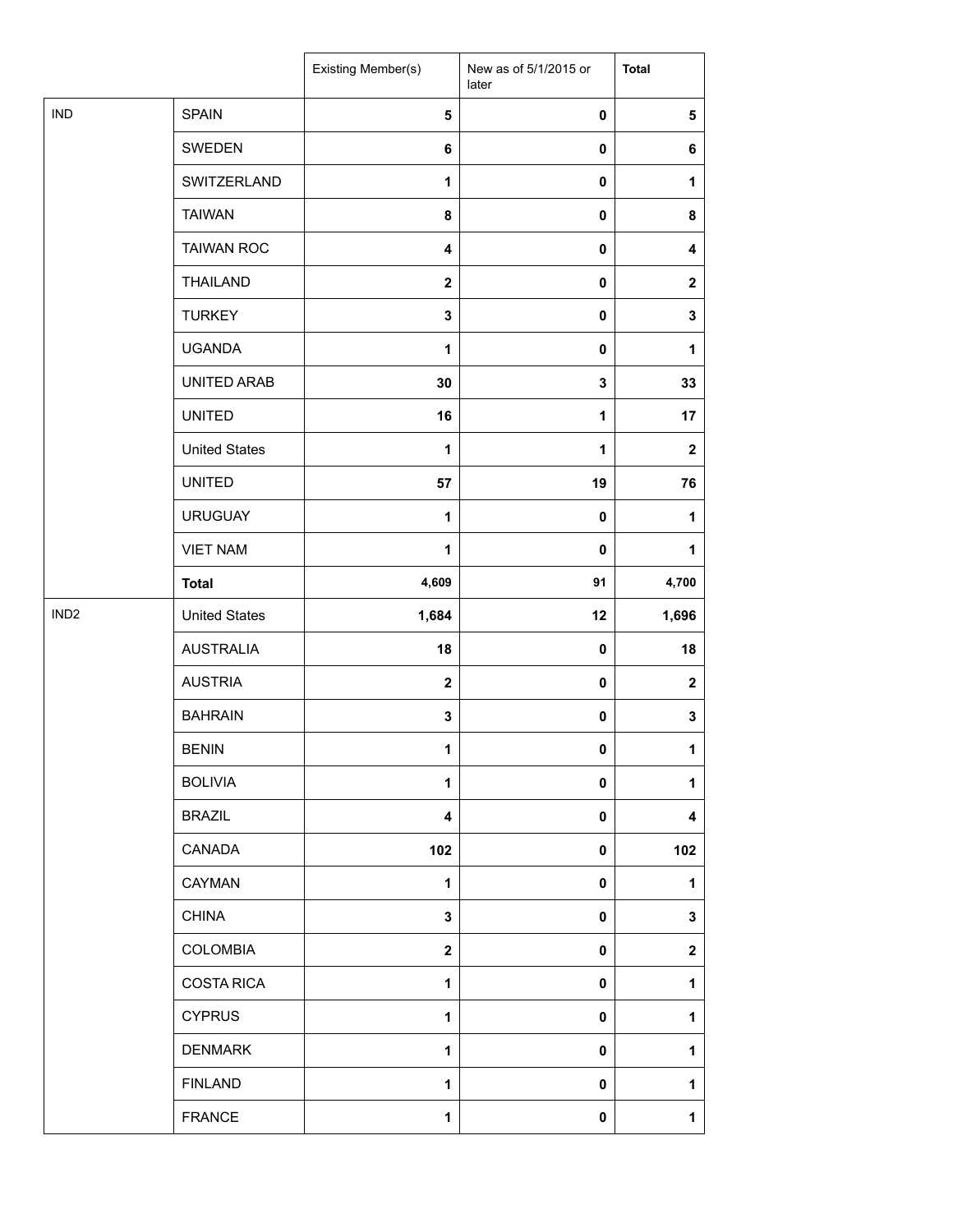| IND <sub>2</sub><br><b>GERMANY</b><br>$\overline{7}$<br>$\pmb{0}$<br>$\overline{7}$<br><b>GREECE</b><br>1<br>$\pmb{0}$<br>1<br><b>HONG KONG</b><br>${\bf 5}$<br>$\pmb{0}$<br>5<br><b>HONG KONG</b><br>6<br>1<br>$\overline{7}$<br><b>INDIA</b><br>3<br>$\pmb{0}$<br>3<br><b>ITALY</b><br>$\overline{\mathbf{4}}$<br>$\pmb{0}$<br>4<br><b>JAPAN</b><br>96<br>96<br>$\pmb{0}$<br><b>KAZAKHSTAN</b><br>1<br>$\pmb{0}$<br>1<br>Korea, Rebublic<br>$\mathbf 3$<br>$\pmb{0}$<br>3<br>KOREA,<br>$\overline{\mathbf{4}}$<br>$\pmb{0}$<br>4<br><b>KUWAIT</b><br>5<br>$\pmb{0}$<br>5<br><b>LEBANON</b><br>$\mathbf{1}$<br>$\pmb{0}$<br>1<br><b>MACAO</b><br>$\pmb{0}$<br>4<br>4<br><b>MALAYSIA</b><br>$\mathbf 3$<br>$\pmb{0}$<br>3<br>MARTINIQUE<br>1<br>$\pmb{0}$<br>1<br>NETHERLAND<br>$\mathbf{1}$<br>$\pmb{0}$<br>1<br><b>NEW</b><br>1<br>$\pmb{0}$<br>1<br><b>NEW ZEALAND</b><br>$\mathbf 3$<br>$\pmb{0}$<br>3<br><b>NIGERIA</b><br>$\mathbf{2}$<br>$\pmb{0}$<br>$\boldsymbol{2}$<br><b>NORWAY</b><br>1<br>$\mathbf{0}$<br>1<br><b>OMAN</b><br>1<br>$\pmb{0}$<br>1<br>QATAR<br>14<br>15<br>1<br><b>ROMANIA</b><br>$\mathbf{1}$<br>$\pmb{0}$<br>1<br><b>RUSSIAN</b><br>$\mathbf{1}$<br>$\pmb{0}$<br>1<br>SAUDI ARABIA<br>10<br>$\pmb{0}$<br>10<br>SINGAPORE<br>3<br>3<br>0<br><b>SLOVAKIA</b><br>$\mathbf 2$<br>$\pmb{0}$<br>$\mathbf 2$<br>SOUTH KOREA<br>5<br>$\pmb{0}$<br>$\sqrt{5}$<br><b>SPAIN</b><br>$\mathbf{2}$<br>$\pmb{0}$<br>$\mathbf{2}$<br>SWITZERLAND<br>$\boldsymbol{2}$<br>$\pmb{0}$<br>$\mathbf 2$<br><b>TAIWAN</b><br>6<br>$\pmb{0}$<br>6 |  | Existing Member(s) | New as of 5/1/2015 or<br>later | <b>Total</b> |
|--------------------------------------------------------------------------------------------------------------------------------------------------------------------------------------------------------------------------------------------------------------------------------------------------------------------------------------------------------------------------------------------------------------------------------------------------------------------------------------------------------------------------------------------------------------------------------------------------------------------------------------------------------------------------------------------------------------------------------------------------------------------------------------------------------------------------------------------------------------------------------------------------------------------------------------------------------------------------------------------------------------------------------------------------------------------------------------------------------------------------------------------------------------------------------------------------------------------------------------------------------------------------------------------------------------------------------------------------------------------------------------------------------------------------------------------------------------------------------------------------------------------------------------------------------|--|--------------------|--------------------------------|--------------|
|                                                                                                                                                                                                                                                                                                                                                                                                                                                                                                                                                                                                                                                                                                                                                                                                                                                                                                                                                                                                                                                                                                                                                                                                                                                                                                                                                                                                                                                                                                                                                        |  |                    |                                |              |
|                                                                                                                                                                                                                                                                                                                                                                                                                                                                                                                                                                                                                                                                                                                                                                                                                                                                                                                                                                                                                                                                                                                                                                                                                                                                                                                                                                                                                                                                                                                                                        |  |                    |                                |              |
|                                                                                                                                                                                                                                                                                                                                                                                                                                                                                                                                                                                                                                                                                                                                                                                                                                                                                                                                                                                                                                                                                                                                                                                                                                                                                                                                                                                                                                                                                                                                                        |  |                    |                                |              |
|                                                                                                                                                                                                                                                                                                                                                                                                                                                                                                                                                                                                                                                                                                                                                                                                                                                                                                                                                                                                                                                                                                                                                                                                                                                                                                                                                                                                                                                                                                                                                        |  |                    |                                |              |
|                                                                                                                                                                                                                                                                                                                                                                                                                                                                                                                                                                                                                                                                                                                                                                                                                                                                                                                                                                                                                                                                                                                                                                                                                                                                                                                                                                                                                                                                                                                                                        |  |                    |                                |              |
|                                                                                                                                                                                                                                                                                                                                                                                                                                                                                                                                                                                                                                                                                                                                                                                                                                                                                                                                                                                                                                                                                                                                                                                                                                                                                                                                                                                                                                                                                                                                                        |  |                    |                                |              |
|                                                                                                                                                                                                                                                                                                                                                                                                                                                                                                                                                                                                                                                                                                                                                                                                                                                                                                                                                                                                                                                                                                                                                                                                                                                                                                                                                                                                                                                                                                                                                        |  |                    |                                |              |
|                                                                                                                                                                                                                                                                                                                                                                                                                                                                                                                                                                                                                                                                                                                                                                                                                                                                                                                                                                                                                                                                                                                                                                                                                                                                                                                                                                                                                                                                                                                                                        |  |                    |                                |              |
|                                                                                                                                                                                                                                                                                                                                                                                                                                                                                                                                                                                                                                                                                                                                                                                                                                                                                                                                                                                                                                                                                                                                                                                                                                                                                                                                                                                                                                                                                                                                                        |  |                    |                                |              |
|                                                                                                                                                                                                                                                                                                                                                                                                                                                                                                                                                                                                                                                                                                                                                                                                                                                                                                                                                                                                                                                                                                                                                                                                                                                                                                                                                                                                                                                                                                                                                        |  |                    |                                |              |
|                                                                                                                                                                                                                                                                                                                                                                                                                                                                                                                                                                                                                                                                                                                                                                                                                                                                                                                                                                                                                                                                                                                                                                                                                                                                                                                                                                                                                                                                                                                                                        |  |                    |                                |              |
|                                                                                                                                                                                                                                                                                                                                                                                                                                                                                                                                                                                                                                                                                                                                                                                                                                                                                                                                                                                                                                                                                                                                                                                                                                                                                                                                                                                                                                                                                                                                                        |  |                    |                                |              |
|                                                                                                                                                                                                                                                                                                                                                                                                                                                                                                                                                                                                                                                                                                                                                                                                                                                                                                                                                                                                                                                                                                                                                                                                                                                                                                                                                                                                                                                                                                                                                        |  |                    |                                |              |
|                                                                                                                                                                                                                                                                                                                                                                                                                                                                                                                                                                                                                                                                                                                                                                                                                                                                                                                                                                                                                                                                                                                                                                                                                                                                                                                                                                                                                                                                                                                                                        |  |                    |                                |              |
|                                                                                                                                                                                                                                                                                                                                                                                                                                                                                                                                                                                                                                                                                                                                                                                                                                                                                                                                                                                                                                                                                                                                                                                                                                                                                                                                                                                                                                                                                                                                                        |  |                    |                                |              |
|                                                                                                                                                                                                                                                                                                                                                                                                                                                                                                                                                                                                                                                                                                                                                                                                                                                                                                                                                                                                                                                                                                                                                                                                                                                                                                                                                                                                                                                                                                                                                        |  |                    |                                |              |
|                                                                                                                                                                                                                                                                                                                                                                                                                                                                                                                                                                                                                                                                                                                                                                                                                                                                                                                                                                                                                                                                                                                                                                                                                                                                                                                                                                                                                                                                                                                                                        |  |                    |                                |              |
|                                                                                                                                                                                                                                                                                                                                                                                                                                                                                                                                                                                                                                                                                                                                                                                                                                                                                                                                                                                                                                                                                                                                                                                                                                                                                                                                                                                                                                                                                                                                                        |  |                    |                                |              |
|                                                                                                                                                                                                                                                                                                                                                                                                                                                                                                                                                                                                                                                                                                                                                                                                                                                                                                                                                                                                                                                                                                                                                                                                                                                                                                                                                                                                                                                                                                                                                        |  |                    |                                |              |
|                                                                                                                                                                                                                                                                                                                                                                                                                                                                                                                                                                                                                                                                                                                                                                                                                                                                                                                                                                                                                                                                                                                                                                                                                                                                                                                                                                                                                                                                                                                                                        |  |                    |                                |              |
|                                                                                                                                                                                                                                                                                                                                                                                                                                                                                                                                                                                                                                                                                                                                                                                                                                                                                                                                                                                                                                                                                                                                                                                                                                                                                                                                                                                                                                                                                                                                                        |  |                    |                                |              |
|                                                                                                                                                                                                                                                                                                                                                                                                                                                                                                                                                                                                                                                                                                                                                                                                                                                                                                                                                                                                                                                                                                                                                                                                                                                                                                                                                                                                                                                                                                                                                        |  |                    |                                |              |
|                                                                                                                                                                                                                                                                                                                                                                                                                                                                                                                                                                                                                                                                                                                                                                                                                                                                                                                                                                                                                                                                                                                                                                                                                                                                                                                                                                                                                                                                                                                                                        |  |                    |                                |              |
|                                                                                                                                                                                                                                                                                                                                                                                                                                                                                                                                                                                                                                                                                                                                                                                                                                                                                                                                                                                                                                                                                                                                                                                                                                                                                                                                                                                                                                                                                                                                                        |  |                    |                                |              |
|                                                                                                                                                                                                                                                                                                                                                                                                                                                                                                                                                                                                                                                                                                                                                                                                                                                                                                                                                                                                                                                                                                                                                                                                                                                                                                                                                                                                                                                                                                                                                        |  |                    |                                |              |
|                                                                                                                                                                                                                                                                                                                                                                                                                                                                                                                                                                                                                                                                                                                                                                                                                                                                                                                                                                                                                                                                                                                                                                                                                                                                                                                                                                                                                                                                                                                                                        |  |                    |                                |              |
|                                                                                                                                                                                                                                                                                                                                                                                                                                                                                                                                                                                                                                                                                                                                                                                                                                                                                                                                                                                                                                                                                                                                                                                                                                                                                                                                                                                                                                                                                                                                                        |  |                    |                                |              |
|                                                                                                                                                                                                                                                                                                                                                                                                                                                                                                                                                                                                                                                                                                                                                                                                                                                                                                                                                                                                                                                                                                                                                                                                                                                                                                                                                                                                                                                                                                                                                        |  |                    |                                |              |
|                                                                                                                                                                                                                                                                                                                                                                                                                                                                                                                                                                                                                                                                                                                                                                                                                                                                                                                                                                                                                                                                                                                                                                                                                                                                                                                                                                                                                                                                                                                                                        |  |                    |                                |              |
|                                                                                                                                                                                                                                                                                                                                                                                                                                                                                                                                                                                                                                                                                                                                                                                                                                                                                                                                                                                                                                                                                                                                                                                                                                                                                                                                                                                                                                                                                                                                                        |  |                    |                                |              |
|                                                                                                                                                                                                                                                                                                                                                                                                                                                                                                                                                                                                                                                                                                                                                                                                                                                                                                                                                                                                                                                                                                                                                                                                                                                                                                                                                                                                                                                                                                                                                        |  |                    |                                |              |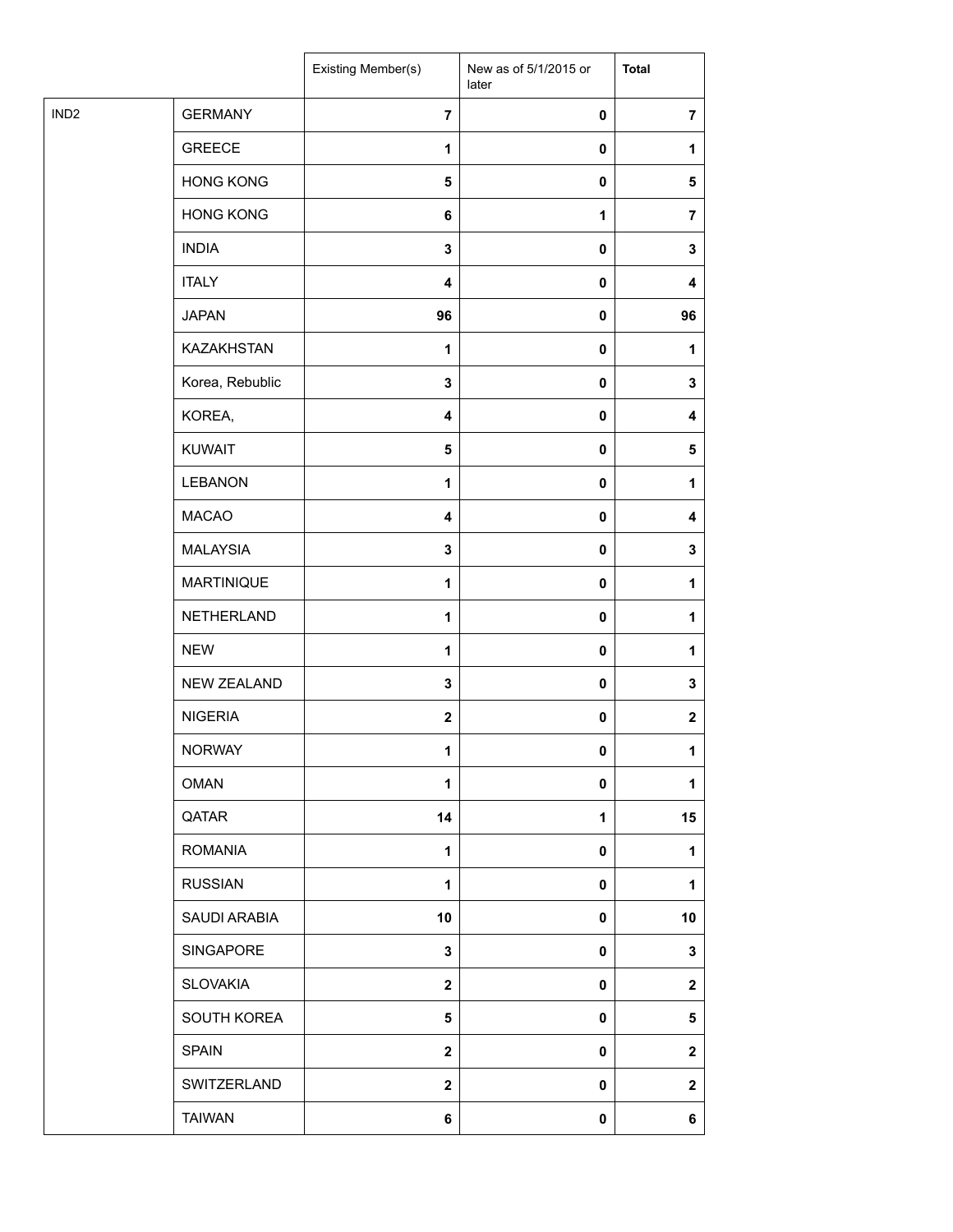|                  |                      | Existing Member(s)      | New as of 5/1/2015 or<br>later | <b>Total</b>     |
|------------------|----------------------|-------------------------|--------------------------------|------------------|
| IND <sub>2</sub> | <b>TAIWAN ROC</b>    | $\pmb{0}$               | 1                              | 1                |
|                  | <b>THAILAND</b>      | $\boldsymbol{2}$        | $\mathbf 0$                    | $\boldsymbol{2}$ |
|                  | TRINIDAD AND         | $\mathbf{1}$            | $\mathbf 0$                    | 1                |
|                  | <b>TURKEY</b>        | 3                       | 0                              | $\mathbf 3$      |
|                  | <b>UKRAINE</b>       | 1                       | 0                              | 1                |
|                  | UNITED ARAB          | 11                      | 0                              | 11               |
|                  | <b>UNITED</b>        | 8                       | 0                              | 8                |
|                  | <b>UNITED</b>        | 18                      | 5                              | 23               |
|                  | <b>URUGUAY</b>       | $\mathbf{1}$            | $\mathbf{1}$                   | $\mathbf{2}$     |
|                  | VENEZUELA            | 1                       | 0                              | 1                |
|                  | <b>Total</b>         | 2,071                   | 21                             | 2,092            |
| LIF              | <b>United States</b> | 42                      | 0                              | 42               |
|                  | <b>AUSTRALIA</b>     | 1                       | $\mathbf 0$                    | 1                |
|                  | CANADA               | $\overline{\mathbf{2}}$ | $\pmb{0}$                      | $\mathbf{2}$     |
|                  | <b>EGYPT</b>         | 1                       | 0                              | 1                |
|                  | <b>ISRAEL</b>        | 1                       | 0                              | 1                |
|                  | <b>JAPAN</b>         | $\mathbf{1}$            | 0                              | 1                |
|                  | UNITED ARAB          | 1                       | $\mathbf 0$                    | 1                |
|                  | <b>UNITED</b>        | $\boldsymbol{2}$        | 0                              | $\boldsymbol{2}$ |
|                  | <b>Total</b>         | 51                      | 0                              | 51               |
| NT               | <b>United States</b> | 464                     | 15                             | 479              |
|                  | <b>AUSTRALIA</b>     | 3                       | 0                              | $\mathbf 3$      |
|                  | <b>BURUNDI</b>       | 1                       | $\mathbf 0$                    | 1                |
|                  | CANADA               | 28                      | 1                              | 29               |
|                  | <b>CHINA</b>         | 1                       | 0                              | 1                |
|                  | <b>ECUADOR</b>       | $\mathbf{1}$            | 0                              | 1                |
|                  | <b>GREECE</b>        | $\mathbf{1}$            | 0                              | 1                |
|                  | <b>GUAM</b>          | 1                       | $\mathbf 0$                    | 1                |
|                  | <b>HONG KONG</b>     | 1                       | 0                              | 1                |
|                  | <b>ISRAEL</b>        | 1                       | 0                              | 1                |
|                  | <b>ITALY</b>         | 0                       | 1                              | 1                |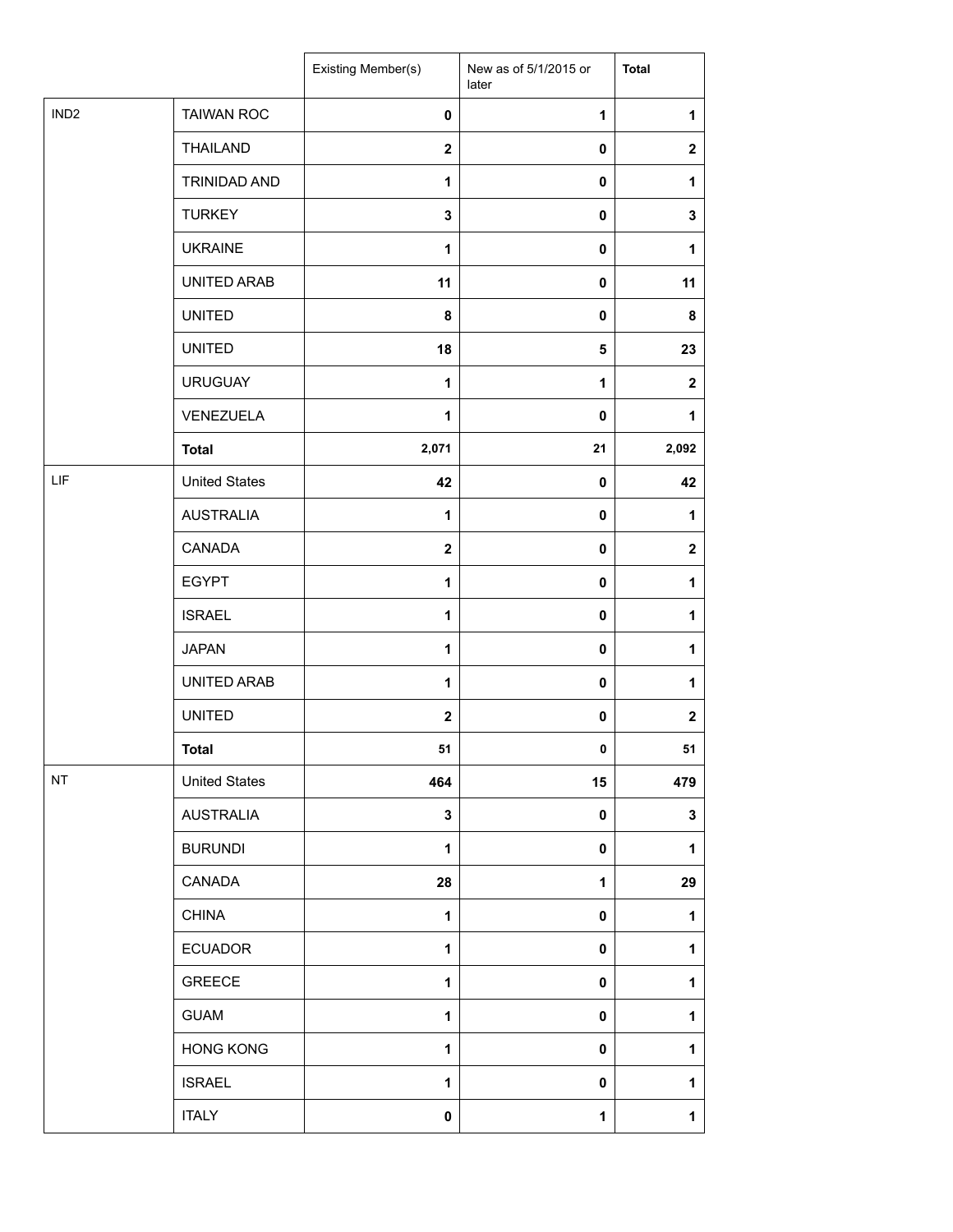|                 |                      | Existing Member(s)      | New as of 5/1/2015 or<br>later | <b>Total</b>     |
|-----------------|----------------------|-------------------------|--------------------------------|------------------|
| $\sf{NT}$       | <b>JAPAN</b>         | 14                      | 1                              | 15               |
|                 | Korea, Rebublic      | 1                       | 0                              | 1                |
|                 | KOREA,               | $\mathbf{1}$            | 0                              | 1                |
|                 | <b>MALAYSIA</b>      | 1                       | $\pmb{0}$                      | 1                |
|                 | NEW ZEALAND          | 1                       | 0                              | 1                |
|                 | <b>OMAN</b>          | $\mathbf{1}$            | 0                              | 1                |
|                 | PERU                 | $\mathbf{2}$            | $\pmb{0}$                      | $\boldsymbol{2}$ |
|                 | Puerto Rico          | 1                       | 0                              | 1                |
|                 | QATAR                | $\mathbf{1}$            | 1                              | $\mathbf 2$      |
|                 | <b>RUSSIA</b>        | 1                       | $\pmb{0}$                      | 1                |
|                 | SAUDI ARABIA         | 6                       | 0                              | 6                |
|                 | <b>SLOVAKIA</b>      | 1                       | $\pmb{0}$                      | 1                |
|                 | SOUTH KOREA          | $\mathbf{2}$            | $\pmb{0}$                      | $\boldsymbol{2}$ |
|                 | SWEDEN               | 1                       | 0                              | 1                |
|                 | <b>THAILAND</b>      | $\mathbf{1}$            | 0                              | 1                |
|                 | <b>TURKEY</b>        | 1                       | 0                              | 1                |
|                 | <b>UNITED</b>        | $\overline{\mathbf{4}}$ | 0                              | 4                |
|                 | <b>UNITED</b>        | 10                      | 9                              | 19               |
|                 | <b>Total</b>         | 552                     | 28                             | 580              |
| NT <sub>2</sub> | <b>United States</b> | 351                     | 9                              | 360              |
|                 | AUSTRALIA            | 5                       | 0                              | 5                |
|                 | CANADA               | $\overline{7}$          | 0                              | $\overline{7}$   |
|                 | <b>CHINA</b>         | $\mathbf{1}$            | 0                              | 1                |
|                 | <b>GERMANY</b>       | $\mathbf 2$             | $\pmb{0}$                      | $\boldsymbol{2}$ |
|                 | <b>HONG KONG</b>     | $\mathbf 2$             | 0                              | $\mathbf 2$      |
|                 | <b>ITALY</b>         | $\mathbf{1}$            | $\pmb{0}$                      | 1                |
|                 | <b>JAPAN</b>         | 8                       | 0                              | 8                |
|                 | KOREA,               | $\mathbf{2}$            | 0                              | $\mathbf 2$      |
|                 | <b>KUWAIT</b>        | $\mathbf{1}$            | $\pmb{0}$                      | 1                |
|                 | <b>MACAO</b>         | 1                       | 0                              | 1                |
|                 | SAUDI ARABIA         | $\mathbf{1}$            | 0                              | 1                |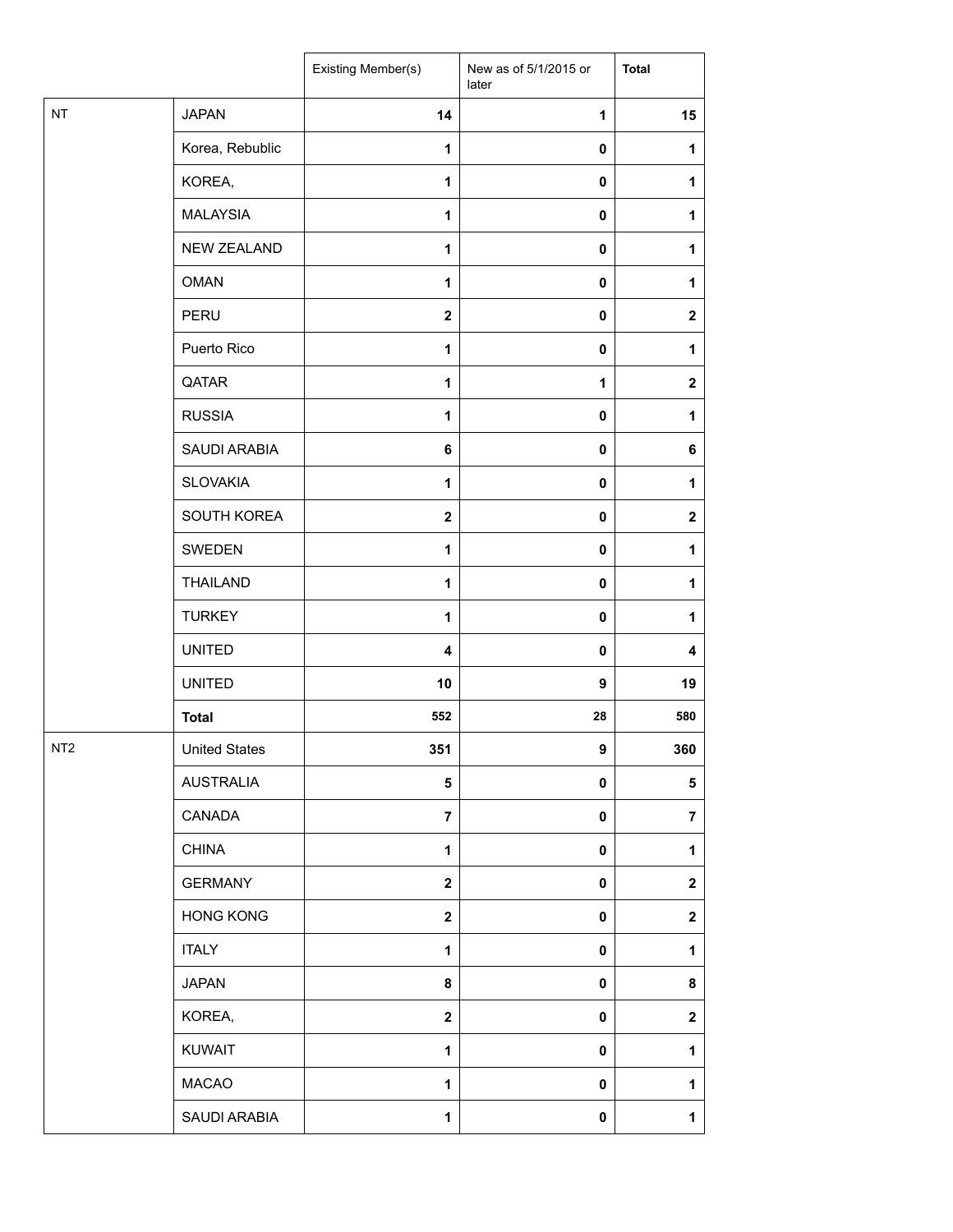|                 |                      | Existing Member(s)      | New as of 5/1/2015 or<br>later | <b>Total</b>   |
|-----------------|----------------------|-------------------------|--------------------------------|----------------|
| NT <sub>2</sub> | SOUTH KOREA          | 1                       | $\pmb{0}$                      | 1              |
|                 | SWITZERLAND          | 1                       | $\pmb{0}$                      | 1              |
|                 | <b>TAIWAN</b>        | 1                       | 0                              | 1              |
|                 | UNITED ARAB          | $\mathbf{1}$            | $\pmb{0}$                      | 1              |
|                 | <b>UNITED</b>        | $\overline{\mathbf{5}}$ | $\mathbf{3}$                   | 8              |
|                 | <b>Total</b>         | 391                     | 12                             | 403            |
| <b>PTR</b>      | <b>United States</b> | 368                     | $\boldsymbol{4}$               | 372            |
|                 | <b>AUSTRALIA</b>     | $\mathbf 3$             | $\pmb{0}$                      | 3              |
|                 | <b>BRAZIL</b>        | $\mathbf 3$             | 1                              | 4              |
|                 | CANADA               | 27                      | 1                              | 28             |
|                 | CAYMAN               | $\mathbf{1}$            | $\pmb{0}$                      | 1              |
|                 | <b>CHILE</b>         | 1                       | $\pmb{0}$                      | 1              |
|                 | <b>CHINA</b>         | 6                       | $\pmb{0}$                      | 6              |
|                 | <b>COLOMBIA</b>      | $\mathbf{1}$            | $\pmb{0}$                      | 1              |
|                 | <b>CZECH</b>         | $\boldsymbol{2}$        | $\pmb{0}$                      | $\mathbf 2$    |
|                 | <b>DOMINICAN</b>     | $\mathbf{1}$            | $\pmb{0}$                      | 1              |
|                 | <b>ECUADOR</b>       | $\overline{7}$          | $\pmb{0}$                      | $\overline{7}$ |
|                 | <b>GEORGIA</b>       | 1                       | $\pmb{0}$                      | 1              |
|                 | <b>GERMANY</b>       | $\mathbf{2}$            | $\pmb{0}$                      | $\mathbf 2$    |
|                 | <b>HONG KONG</b>     | 1                       | $\pmb{0}$                      | 1              |
|                 | <b>INDIA</b>         | $\mathbf{1}$            | 0                              | 1              |
|                 | <b>INDONESIA</b>     | $\mathbf{1}$            | 0                              | $\mathbf{1}$   |
|                 | <b>ISRAEL</b>        | $\mathbf{1}$            | $\pmb{0}$                      | 1              |
|                 | <b>JAPAN</b>         | 10                      | $\mathbf 0$                    | 10             |
|                 | <b>MEXICO</b>        | $\mathbf{2}$            | 0                              | $\mathbf 2$    |
|                 | <b>NEPAL</b>         | 1                       | 0                              | 1              |
|                 | <b>NEW ZEALAND</b>   | $\mathbf{1}$            | 0                              | 1              |
|                 | <b>NIGERIA</b>       | $\mathbf{1}$            | 0                              | $\mathbf{1}$   |
|                 | <b>NORTHERN</b>      | 1                       | $\mathbf 0$                    | 1              |
|                 | <b>OMAN</b>          | $\mathbf{1}$            | $\mathbf 0$                    | 1              |
|                 | <b>PAKISTAN</b>      | 1                       | 0                              | $\mathbf{1}$   |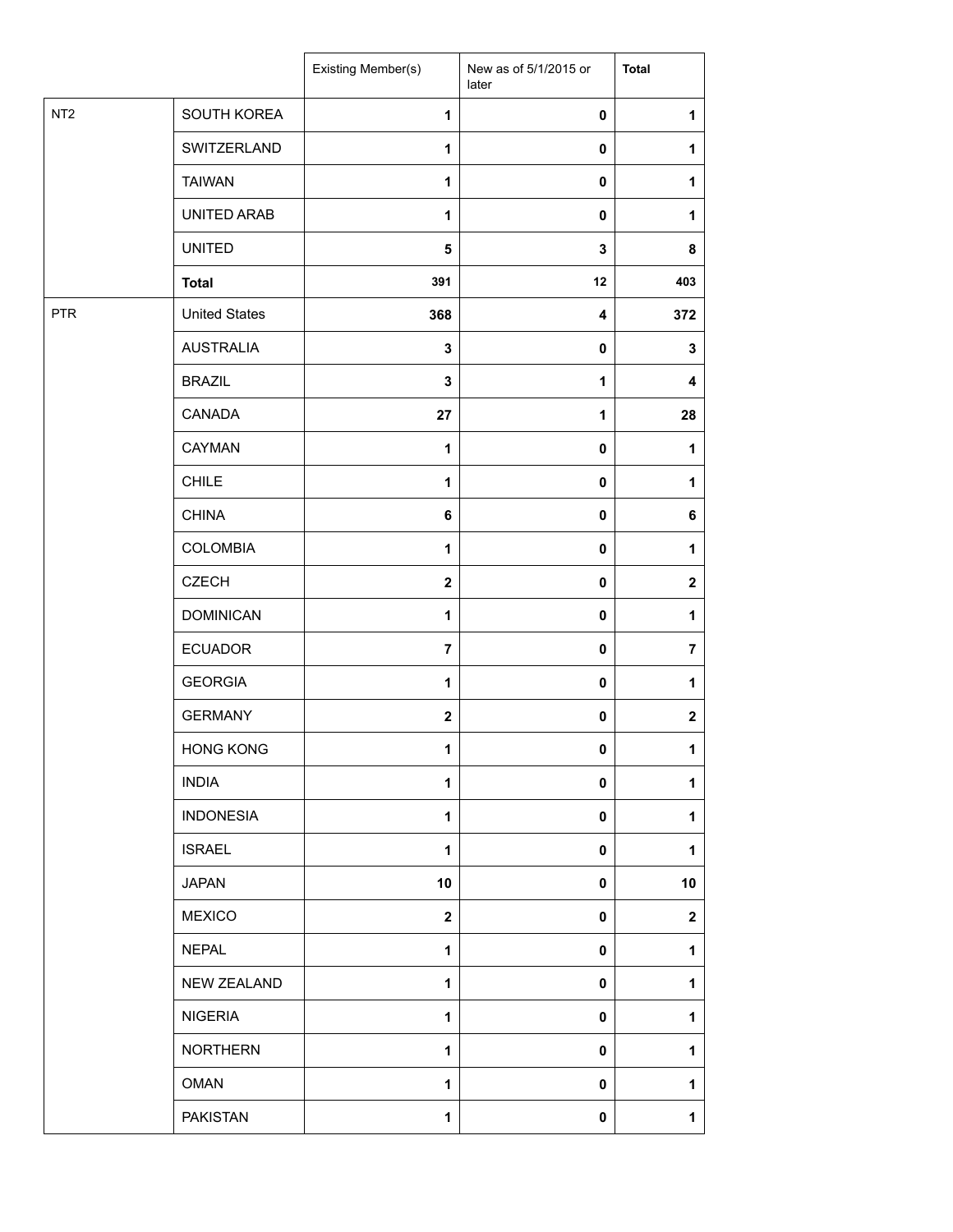|                  |                      | Existing Member(s)      | New as of 5/1/2015 or<br>later | <b>Total</b>     |
|------------------|----------------------|-------------------------|--------------------------------|------------------|
| <b>PTR</b>       | <b>PANAMA</b>        | 1                       | 0                              | $\mathbf{1}$     |
|                  | PERU                 | $\mathbf 0$             | 1                              | 1                |
|                  | <b>PHILIPPINES</b>   | $\mathbf 3$             | 0                              | $\mathbf 3$      |
|                  | Puerto Rico          | 4                       | 0                              | 4                |
|                  | QATAR                | 1                       | 0                              | 1                |
|                  | <b>SLOVENIA</b>      | $\pmb{0}$               | 1                              | $\mathbf{1}$     |
|                  | SOUTH AFRICA         | 1                       | 0                              | 1                |
|                  | <b>TAIWAN</b>        | 1                       | 0                              | 1                |
|                  | <b>TAIWAN ROC</b>    | 1                       | 0                              | $\mathbf{1}$     |
|                  | <b>THAILAND</b>      | 1                       | 0                              | $\mathbf{1}$     |
|                  | <b>TURKEY</b>        | $\overline{\mathbf{2}}$ | 1                              | 3                |
|                  | <b>UKRAINE</b>       | 1                       | $\pmb{0}$                      | 1                |
|                  | UNITED ARAB          | $\mathbf{2}$            | $\mathbf 0$                    | $\mathbf{2}$     |
|                  | <b>UNITED</b>        | 5                       | $\mathbf 0$                    | 5                |
|                  | <b>United States</b> | 1                       | 0                              | $\mathbf{1}$     |
|                  | <b>UNITED</b>        | $\sqrt{5}$              | 1                              | 6                |
|                  | VENEZUELA            | $\mathbf{3}$            | $\pmb{0}$                      | 3                |
|                  | <b>VIETNAM</b>       | 1                       | 0                              | 1                |
|                  | <b>Total</b>         | 478                     | 10                             | 488              |
| PTR <sub>2</sub> | <b>United States</b> | 181                     | 11                             | 192              |
|                  | ARMENIA              | 1                       | 0                              | 1                |
|                  | <b>BRAZIL</b>        | $\mathbf{2}$            | $\pmb{0}$                      | $\mathbf 2$      |
|                  | CANADA               | 5                       | 0                              | 5                |
|                  | <b>CHILE</b>         | $\mathbf{1}$            | 0                              | $\mathbf{1}$     |
|                  | <b>CHINA</b>         | 3                       | 0                              | $\mathbf 3$      |
|                  | COLOMBIA             | $\mathbf{1}$            | $\pmb{0}$                      | $\mathbf{1}$     |
|                  | <b>CZECH</b>         | 1                       | $\pmb{0}$                      | 1                |
|                  | <b>HONG KONG</b>     | 1                       | $\pmb{0}$                      | $\mathbf 1$      |
|                  | <b>INDONESIA</b>     | $\mathbf{2}$            | 0                              | $\boldsymbol{2}$ |
|                  | <b>ISRAEL</b>        | 1                       | 0                              | 1                |
|                  | <b>ITALY</b>         | 1                       | $\pmb{0}$                      | $\mathbf{1}$     |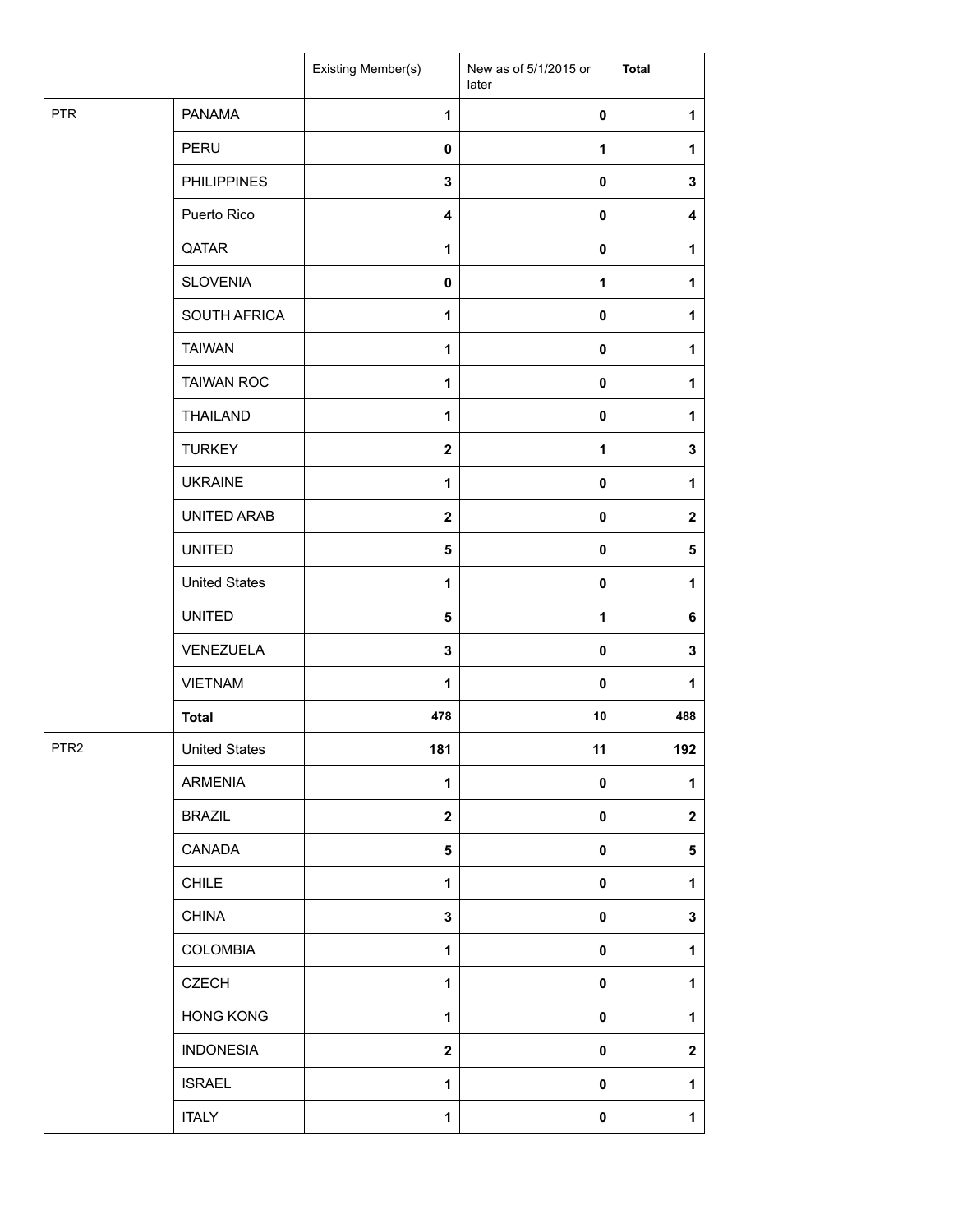|                  |                      | Existing Member(s)      | New as of 5/1/2015 or<br>later | <b>Total</b>     |
|------------------|----------------------|-------------------------|--------------------------------|------------------|
| PTR <sub>2</sub> | <b>JAPAN</b>         | 6                       | 0                              | $\bf 6$          |
|                  | <b>MACAO</b>         | 1                       | $\mathbf 0$                    | 1                |
|                  | <b>MEXICO</b>        | $\mathbf{1}$            | 0                              | 1                |
|                  | POLAND               | 1                       | 0                              | 1                |
|                  | QATAR                | $\mathbf{1}$            | 0                              | $\mathbf 1$      |
|                  | SAUDI ARABIA         | 9                       | 0                              | 9                |
|                  | <b>TAIWAN</b>        | $\mathbf 3$             | 0                              | 3                |
|                  | <b>TURKEY</b>        | 5                       | 0                              | 5                |
|                  | <b>UNITED</b>        | 5                       | 0                              | $\sqrt{5}$       |
|                  | <b>Total</b>         | 232                     | 11                             | 243              |
| <b>RET</b>       | <b>United States</b> | 118                     | 0                              | 118              |
|                  | ARGENTINA            | $\mathbf{1}$            | 0                              | $\mathbf{1}$     |
|                  | CANADA               | 5                       | 0                              | 5                |
|                  | <b>COLOMBIA</b>      | $\mathbf{1}$            | $\pmb{0}$                      | $\mathbf 1$      |
|                  | <b>GERMANY</b>       | $\mathbf{1}$            | $\mathbf 0$                    | 1                |
|                  | <b>JAPAN</b>         | $\mathbf{2}$            | 0                              | $\boldsymbol{2}$ |
|                  | PORTUGAL             | $\mathbf{1}$            | $\pmb{0}$                      | $\mathbf{1}$     |
|                  | <b>UNITED</b>        | 1                       | 0                              | 1                |
|                  | <b>Total</b>         | 130                     | 0                              | 130              |
| RET2             | <b>United States</b> | 78                      | 0                              | 78               |
|                  | <b>AUSTRALIA</b>     | $\mathbf{1}$            | 0                              | $\mathbf{1}$     |
|                  | CANADA               | $\mathbf{1}$            | $\mathbf 0$                    | $\mathbf{1}$     |
|                  | <b>ISRAEL</b>        | $\overline{\mathbf{4}}$ | $\mathbf 0$                    | 4                |
|                  | <b>ITALY</b>         | $\mathbf{1}$            | 0                              | 1                |
|                  | <b>JAPAN</b>         | 4                       | 0                              | 4                |
|                  | <b>SPAIN</b>         | $\mathbf{1}$            | 0                              | 1                |
|                  | <b>Total</b>         | 90                      | $\pmb{0}$                      | 90               |
| STU              | <b>United States</b> | 796                     | 20                             | 816              |
|                  | <b>AUSTRALIA</b>     | 5                       | 3                              | $\bf8$           |
|                  | <b>BRAZIL</b>        | 1                       | 0                              | 1                |
|                  | CAMBODIA             | 1                       | 0                              | $\mathbf{1}$     |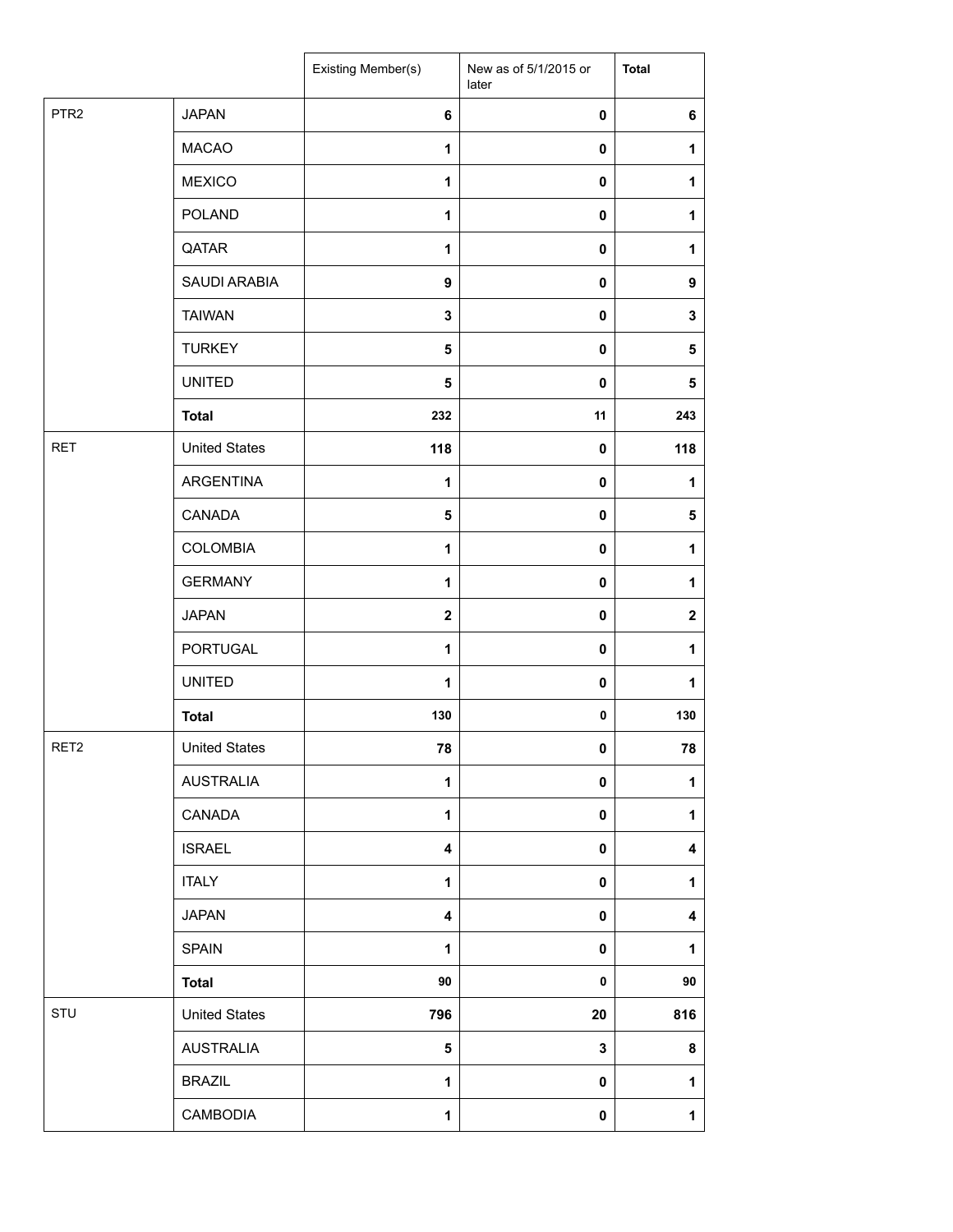|                  |                      | Existing Member(s) | New as of 5/1/2015 or<br>later | <b>Total</b>   |
|------------------|----------------------|--------------------|--------------------------------|----------------|
| STU              | CANADA               | 83                 | 0                              | 83             |
|                  | <b>CHINA</b>         | $\overline{7}$     | 0                              | $\overline{7}$ |
|                  | <b>COLOMBIA</b>      | $\mathbf{1}$       | 0                              | 1              |
|                  | <b>FRANCE</b>        | $\boldsymbol{2}$   | 0                              | $\mathbf 2$    |
|                  | <b>GERMANY</b>       | 1                  | 0                              | 1              |
|                  | <b>GUAM</b>          | $\mathbf{1}$       | $\mathbf 0$                    | 1              |
|                  | <b>HONG KONG</b>     | $\mathbf{1}$       | 1                              | $\mathbf 2$    |
|                  | <b>ITALY</b>         | $\mathbf{1}$       | 0                              | 1              |
|                  | <b>JAPAN</b>         | 18                 | 0                              | 18             |
|                  | Korea, Rebublic      | $\mathbf{2}$       | 0                              | $\mathbf{2}$   |
|                  | KOREA,               | $\mathbf{1}$       | 0                              | 1              |
|                  | NEW ZEALAND          | $\pmb{0}$          | $\mathbf{1}$                   | 1              |
|                  | <b>PORTUGAL</b>      | $\mathbf{1}$       | $\pmb{0}$                      | 1              |
|                  | QATAR                | 1                  | 0                              | 1              |
|                  | SAUDI ARABIA         | 3                  | 0                              | 3              |
|                  | <b>SLOVENIA</b>      | 1                  | 0                              | 1              |
|                  | SOUTH KOREA          | 6                  | $\pmb{0}$                      | 6              |
|                  | <b>SPAIN</b>         | 1                  | $\pmb{0}$                      | 1              |
|                  | <b>THAILAND</b>      | 23                 | 0                              | 23             |
|                  | <b>TURKEY</b>        | $\mathbf 3$        | $\pmb{0}$                      | 3              |
|                  | UNITED ARAB          | 1                  | 0                              | 1              |
|                  | <b>UNITED</b>        | 5                  | $\mathbf{3}$                   | 8              |
|                  | <b>United States</b> | $\mathbf{1}$       | $\pmb{0}$                      | 1              |
|                  | <b>UNITED</b>        | 6                  | $\overline{7}$                 | 13             |
|                  | <b>UZBEKISTAN</b>    | 1                  | 0                              | $\mathbf{1}$   |
|                  | <b>Total</b>         | 974                | 35                             | 1,009          |
| STU <sub>2</sub> | <b>United States</b> | 388                | $\overline{7}$                 | 395            |
|                  | <b>AUSTRALIA</b>     | $\sqrt{5}$         | $\mathbf 1$                    | 6              |
|                  | <b>BRAZIL</b>        | $\mathbf 2$        | 0                              | $\mathbf 2$    |
|                  | CANADA               | 24                 | 1                              | 25             |
|                  | <b>CHILE</b>         | $\mathbf{1}$       | $\pmb{0}$                      | $\mathbf{1}$   |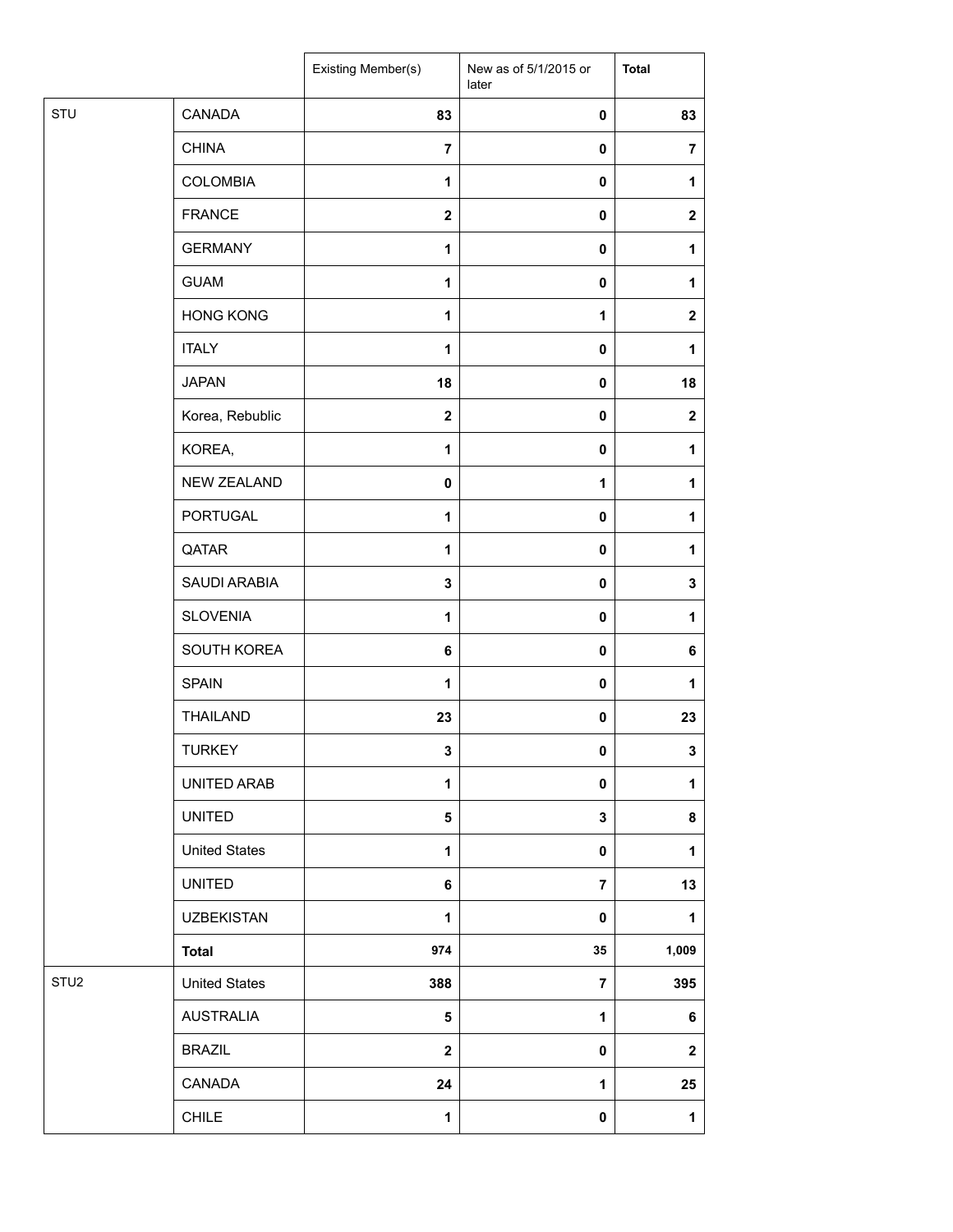|                  |                    | Existing Member(s)      | New as of 5/1/2015 or<br>later | <b>Total</b> |
|------------------|--------------------|-------------------------|--------------------------------|--------------|
| STU <sub>2</sub> | <b>CHINA</b>       | 1                       | $\mathbf 0$                    | $\mathbf{1}$ |
|                  | <b>HONG KONG</b>   | 1                       | 0                              | 1            |
|                  | <b>INDONESIA</b>   | 1                       | 0                              | $\mathbf{1}$ |
|                  | <b>ISRAEL</b>      | $\overline{\mathbf{2}}$ | $\mathbf 0$                    | $\mathbf{2}$ |
|                  | <b>JAPAN</b>       | $\overline{7}$          | 0                              | 7            |
|                  | KOREA,             | $\overline{\mathbf{2}}$ | 0                              | $\mathbf 2$  |
|                  | <b>LEBANON</b>     | 1                       | $\mathbf 0$                    | $\mathbf{1}$ |
|                  | <b>MEXICO</b>      | 3                       | 0                              | $\mathbf 3$  |
|                  | <b>NEPAL</b>       | 1                       | $\pmb{0}$                      | 1            |
|                  | <b>NEW ZEALAND</b> | 1                       | 0                              | 1            |
|                  | Puerto Rico        | 1                       | 0                              | 1            |
|                  | SINGAPORE          | $\pmb{0}$               | 1                              | 1            |
|                  | <b>UNITED</b>      | 5                       | 0                              | 5            |
|                  | <b>UNITED</b>      | 5                       | 5                              | 10           |
|                  | <b>Total</b>       | 451                     | 15                             | 466          |
| <b>Total</b>     |                    | 11,458                  | 299                            | 11,757       |

This report is based on members paid through 5/31/2015 or later.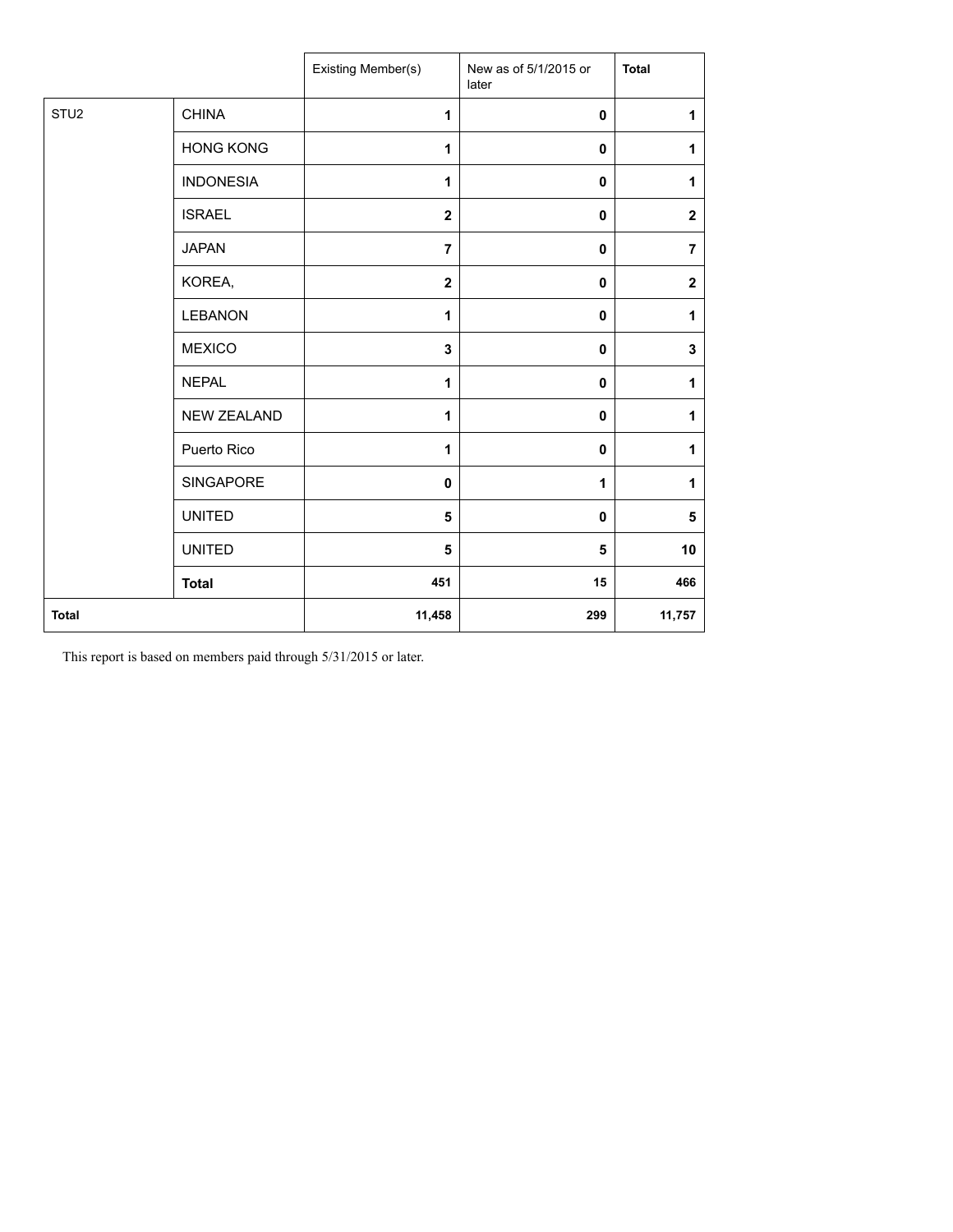| <b>Country/State/Province</b> | <b>Total</b>                                                                                                                                                                                                                         |      |
|-------------------------------|--------------------------------------------------------------------------------------------------------------------------------------------------------------------------------------------------------------------------------------|------|
| <b>AFGHANISTAN</b>            | 3                                                                                                                                                                                                                                    | 0.0% |
| <b>ALBANIA</b>                | 10                                                                                                                                                                                                                                   | 0.1% |
| <b>ALGERIA</b>                | $\mathbf{2}$                                                                                                                                                                                                                         | 0.0% |
| <b>ANGOLA</b>                 | $\overline{2}$                                                                                                                                                                                                                       | 0.0% |
| <b>ARGENTINA</b>              | 27                                                                                                                                                                                                                                   | 0.2% |
| <b>ARMENIA</b>                | 3                                                                                                                                                                                                                                    | 0.0% |
| <b>AUSTRALIA</b>              | 71                                                                                                                                                                                                                                   | 0.6% |
| <b>AUSTRIA</b>                | $\mathbf{2}$                                                                                                                                                                                                                         | 0.0% |
| <b>AZERBAIJAN</b>             | 6                                                                                                                                                                                                                                    | 0.1% |
| <b>BAHRAIN</b>                | $\overline{\mathbf{4}}$                                                                                                                                                                                                              | 0.0% |
| <b>BANGLADESH</b>             | 28                                                                                                                                                                                                                                   | 0.2% |
| <b>BARBADOS</b>               | $\mathbf{1}$                                                                                                                                                                                                                         | 0.0% |
| <b>BELARUS</b>                | $\mathbf{1}$                                                                                                                                                                                                                         | 0.0% |
| <b>BELGIUM</b>                | $\overline{2}$                                                                                                                                                                                                                       | 0.0% |
| <b>BENIN</b>                  | 1                                                                                                                                                                                                                                    | 0.0% |
| <b>BERMUDA</b>                | $\mathbf{1}$                                                                                                                                                                                                                         | 0.0% |
| <b>BOLIVIA</b>                | 11                                                                                                                                                                                                                                   | 0.1% |
| <b>BOSNIA AND HERZEGOVINA</b> | $\blacksquare$                                                                                                                                                                                                                       | 0.0% |
| <b>BRAZIL</b>                 | 106                                                                                                                                                                                                                                  | 0.9% |
| <b>BULGARIA</b>               | $\mathbf{2}$                                                                                                                                                                                                                         | 0.0% |
| <b>BURKINA FASO</b>           | 3                                                                                                                                                                                                                                    | 0.0% |
| <b>BURUNDI</b>                | $\blacksquare$                                                                                                                                                                                                                       | 0.0% |
| <b>CAMBODIA</b>               | $\overline{2}$                                                                                                                                                                                                                       | 0.0% |
| <b>CAMEROON</b>               | 3                                                                                                                                                                                                                                    | 0.0% |
| CANADA.<br>CANADA<br>CANADA   | $\ldots$ $II$<br>64<br>Alberta                                                                                                                                                                                                       |      |
| CANADA                        | British Columbia<br>140                                                                                                                                                                                                              |      |
| <i>CANADA</i>                 | California<br>$\overline{I}$                                                                                                                                                                                                         |      |
| <b>CANADA</b>                 | 19<br>Manitoba                                                                                                                                                                                                                       |      |
| <b>CANADA</b>                 | Montana<br>$\overline{I}$                                                                                                                                                                                                            |      |
| <b>CANADA</b>                 | New Brunswick<br>18                                                                                                                                                                                                                  |      |
| <b>CANADA</b>                 | Newfoundland and Labrador<br>$\overline{I}$                                                                                                                                                                                          |      |
| <b>CANADA</b>                 | Nova Scotia<br>18                                                                                                                                                                                                                    |      |
| <b>CANADA</b>                 | Ohio<br>$\overline{I}$                                                                                                                                                                                                               |      |
| CAMADA                        | 321<br>Ontario                                                                                                                                                                                                                       |      |
|                               | .<br>40                                                                                                                                                                                                                              |      |
| <b>CANADA</b>                 | <i><u>Ouebec</u></i>                                                                                                                                                                                                                 |      |
| CANADA                        | Saskatchewan entrancements and the same state of the same state of the same state of the same state of the state of the state of the state of the state of the state of the state of the state of the state of the state of th<br>36 |      |
| CANADA                        | Yukon Territory 1                                                                                                                                                                                                                    |      |
| <b>CANADA</b>                 | 672                                                                                                                                                                                                                                  | 5.7% |
| <b>CAYMAN ISLANDS</b>         | $\overline{2}$                                                                                                                                                                                                                       | 0.0% |
| <b>CHILE</b>                  | 12                                                                                                                                                                                                                                   | 0.1% |
| <b>CHINA</b>                  | 223                                                                                                                                                                                                                                  | 1.9% |
| <b>COLOMBIA</b>               | 31                                                                                                                                                                                                                                   | 0.3% |
| Congo, The Dem Rep Of The     | 1                                                                                                                                                                                                                                    | 0.0% |
| <b>COSTA RICA</b>             | 19                                                                                                                                                                                                                                   | 0.2% |
| <b>CROATIA</b>                | $\overline{\mathbf{4}}$                                                                                                                                                                                                              | 0.0% |
| <b>CUBA</b>                   | $\mathbf{1}$                                                                                                                                                                                                                         | 0.0% |
| <b>CYPRUS</b>                 | $\overline{2}$                                                                                                                                                                                                                       | 0.0% |
| <b>CZECH REPUBLIC</b>         | $\overline{5}$                                                                                                                                                                                                                       | 0.0% |
| <b>DENMARK</b>                | $\mathbf{2}$                                                                                                                                                                                                                         | 0.0% |
| <b>DOMINICAN REPUBLIC</b>     | 13                                                                                                                                                                                                                                   | 0.1% |
| <b>ECUADOR</b>                | 75                                                                                                                                                                                                                                   | 0.6% |
| <b>EGYPT</b>                  | 271                                                                                                                                                                                                                                  | 2.3% |
| <b>FINLAND</b>                | $\overline{2}$                                                                                                                                                                                                                       | 0.0% |
| <b>FRANCE</b>                 | $\overline{7}$                                                                                                                                                                                                                       | 0.1% |
| <b>GABON</b>                  | $\mathbf{1}$                                                                                                                                                                                                                         | 0.0% |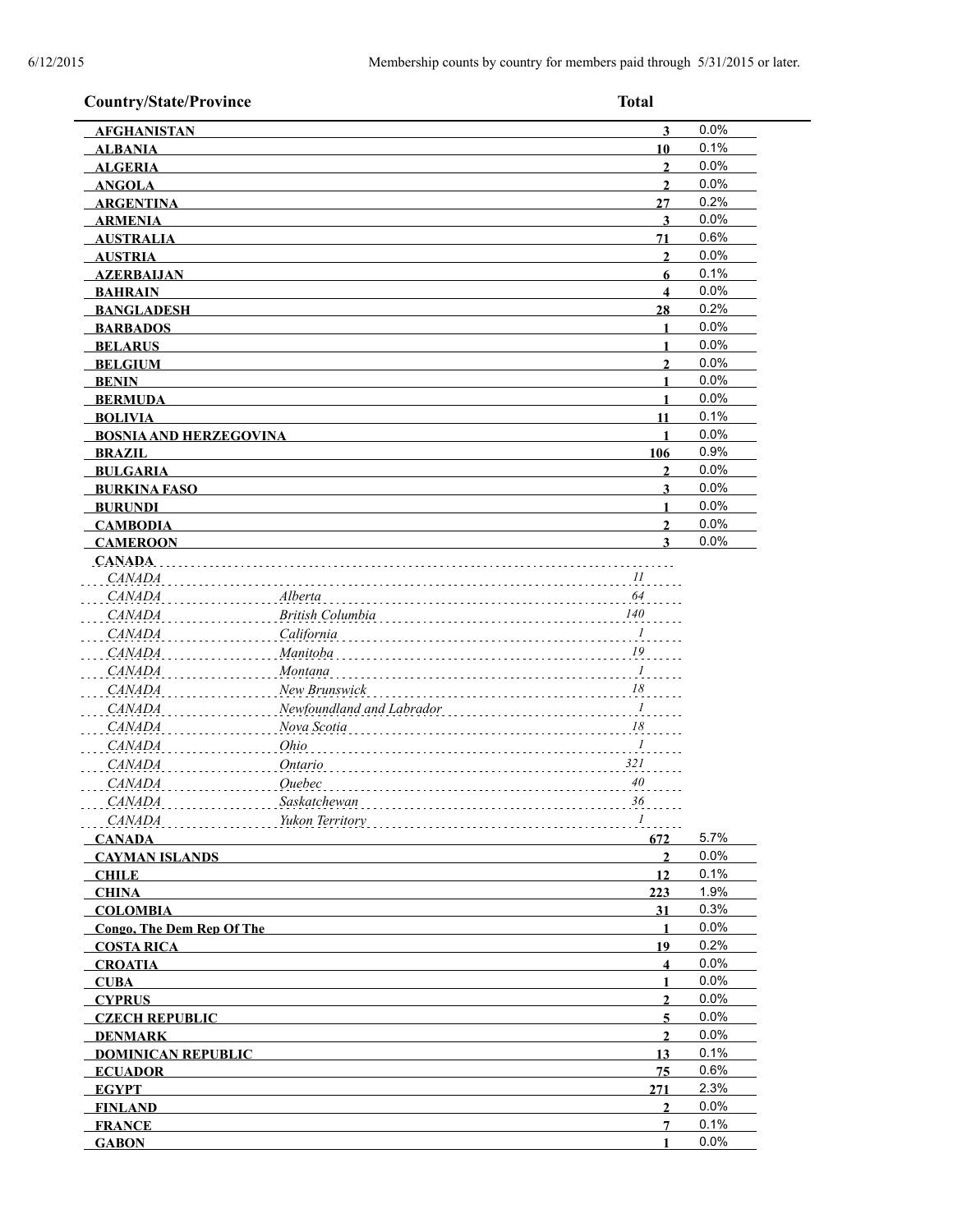| <b>GEORGIA</b>                  | 7                       | 0.1%    |
|---------------------------------|-------------------------|---------|
| <b>GERMANY</b>                  | 20                      | 0.2%    |
| <b>GHANA</b>                    | 1                       | 0.0%    |
| <b>GREECE</b>                   | 7                       | 0.1%    |
| <b>GRENADA</b>                  | $\overline{\mathbf{3}}$ | 0.0%    |
| <b>GUAM</b>                     | $\overline{2}$          | 0.0%    |
| <b>GUATEMALA</b>                | 9                       | 0.1%    |
| HAITI                           | 20                      | 0.2%    |
| <b>HONDURAS</b>                 | 3                       | 0.0%    |
| <b>HONG KONG</b>                | 22                      | 0.2%    |
| <b>HONG KONG SAR CHINA</b>      | 15                      | 0.1%    |
| HUNGARY                         | $\overline{2}$          | 0.0%    |
| <b>ICELAND</b>                  | $\mathbf{1}$            | 0.0%    |
| <b>INDIA</b>                    | 82                      | 0.7%    |
| <b>INDONESIA</b>                | 12                      | 0.1%    |
| IRAN                            | 5                       | 0.0%    |
| <b>IRAO</b>                     | $\overline{\mathbf{4}}$ | 0.0%    |
| <b>IRELAND</b>                  | $\overline{2}$          | 0.0%    |
| <b>ISRAEL</b>                   | 16                      | 0.1%    |
| ITALY                           | 16                      | 0.1%    |
| <b>JAMAICA</b>                  | $\overline{\mathbf{4}}$ | 0.0%    |
| JAPAN                           | 402                     | 3.4%    |
| <b>JORDAN</b>                   | 3                       | 0.0%    |
| KAZAKHSTAN                      | 5                       | 0.0%    |
| KENYA                           | $\mathbf{1}$            | 0.0%    |
| <b>Korea, Dem People's Rep</b>  | $\mathbf{1}$            | 0.0%    |
| <b>Korea, Rebublic Of</b>       | 12                      | 0.1%    |
| <b>KOREA, REPUBLIC OF</b>       | 16                      | 0.1%    |
| <b>KOSOVO (UNMIK)</b>           | 3                       | 0.0%    |
| <b>KUWAIT</b>                   | 11                      | 0.1%    |
| <b>KYRGYZSTAN</b>               | $\boldsymbol{2}$        | 0.0%    |
| <b>LATVIA</b>                   | 1                       | 0.0%    |
| <b>LEBANON</b>                  | $\boldsymbol{9}$        | 0.1%    |
| <b>LITHUANIA</b>                | $\mathbf{1}$            | 0.0%    |
| <b>MACAO</b>                    | 8                       | 0.1%    |
| <b>MADAGASCAR</b>               | $\overline{\mathbf{4}}$ | 0.0%    |
| <b>MALAYSIA</b>                 | 25                      | 0.2%    |
| <b>MALDIVES</b>                 | 1                       | 0.0%    |
| <b>MALI</b>                     | $\overline{\mathbf{3}}$ | 0.0%    |
| <b>MARSHALL ISLANDS</b>         | $\overline{2}$          | 0.0%    |
| <b>MARTINIOUE</b>               | 1                       | $0.0\%$ |
| <b>MAURITANIA</b>               | 10                      | 0.1%    |
| <b>MAURITIUS</b>                | 1                       | 0.0%    |
| <b>MEXICO</b>                   | 101                     | 0.9%    |
| <b>MOLDOVA. REPUBLIC OF</b>     | 3                       | 0.0%    |
| <b>MONGOLIA</b>                 | 28                      | 0.2%    |
| <b>MOROCCO</b>                  | 26                      | 0.2%    |
| <b>MOZAMBIOUE</b>               | $\mathbf{1}$            | 0.0%    |
| <b>MYANMAR</b>                  | $\overline{2}$          | 0.0%    |
| <b>NEPAL</b>                    | 13                      | 0.1%    |
| <b>NETHERLANDS</b>              | $\mathbf{2}$            | 0.0%    |
| NEW CALEDONIA                   | 1                       | 0.0%    |
| <b>NEW ZEALAND</b>              | 16                      | 0.1%    |
| NICARAGUA                       | $\overline{2}$          | 0.0%    |
| NIGER                           | 1                       | 0.0%    |
| <b>NIGERIA</b>                  | 15                      | 0.1%    |
| <b>NORTHERN MARIANA ISLANDS</b> | 1                       | 0.0%    |
| <b>NORWAY</b>                   | $\overline{\mathbf{3}}$ | 0.0%    |
| <b>OMAN</b>                     | 6                       | 0.1%    |
| <b>PAKISTAN</b>                 | 14                      | 0.1%    |
| PALESTINIAN TERRITORY           | $\mathbf{2}$            | 0.0%    |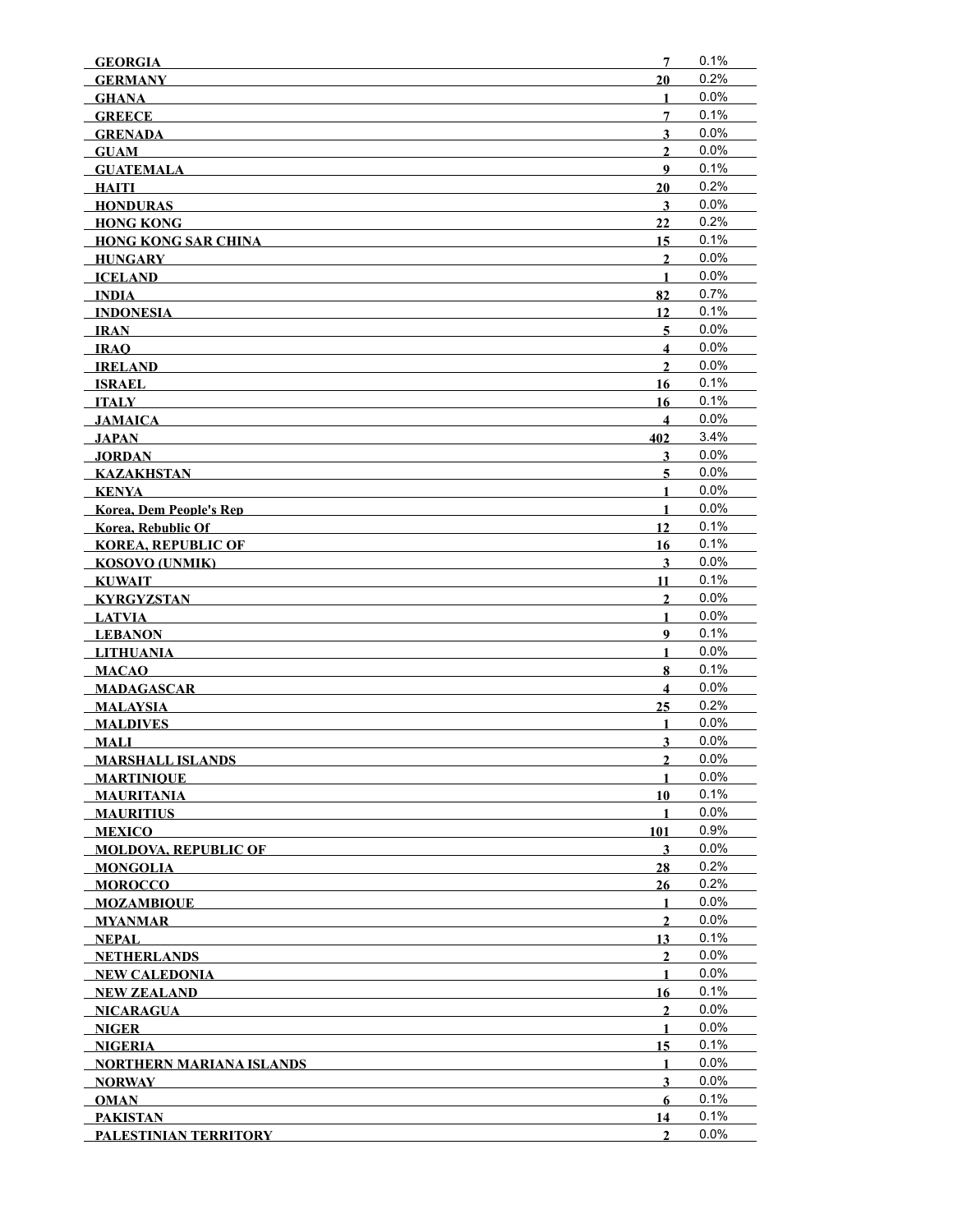| <b>PANAMA</b>                             |                      | 15                      | 0.1%         |
|-------------------------------------------|----------------------|-------------------------|--------------|
| <b>PARAGUAY</b>                           |                      | $\overline{2}$          | 0.0%         |
| <b>PEOPLES REP OF CHINA</b>               |                      | 8                       | 0.1%         |
| <b>PERU</b>                               |                      | 64                      | 0.5%         |
| <b>PHILIPPINES</b>                        |                      | 18                      | 0.2%         |
| <b>POLAND</b>                             |                      | 11                      | 0.1%         |
| <b>PORTUGAL</b>                           |                      | $\overline{2}$          | 0.0%         |
| <b>Puerto Rico</b>                        |                      | 16                      | 0.1%         |
| <b>OATAR</b>                              |                      | 36                      | 0.3%         |
| <b>ROMANIA</b>                            |                      | $\mathbf{1}$            | 0.0%         |
| <b>RUSSIA</b>                             |                      | 11                      | 0.1%         |
| <b>RUSSIAN FEDERATION</b>                 |                      | 11                      | 0.1%         |
| <b>RWANDA</b>                             |                      | $\overline{2}$          | 0.0%<br>0.4% |
| <b>SAUDI ARABIA</b>                       |                      | 46                      |              |
| <b>SENEGAL</b>                            |                      | 1                       | 0.0%         |
| <b>SERBIA</b>                             |                      | $\overline{2}$          | 0.0%<br>0.0% |
| <b>SIERRA LEONE</b>                       |                      | 1                       | 0.1%         |
| <b>SINGAPORE</b>                          |                      | 8                       | 0.0%         |
| <b>SLOVAKIA</b>                           |                      | 3                       | 0.0%         |
| <b>SLOVENIA</b>                           |                      | $\overline{2}$          | 0.1%         |
| <b>SOUTH AFRICA</b><br><b>SOUTH KOREA</b> |                      | 6<br>27                 | 0.2%         |
| <b>SPAIN</b>                              |                      | $\boldsymbol{9}$        | 0.1%         |
| <b>SUDAN</b>                              |                      | $\overline{2}$          | 0.0%         |
| <b>SURINAME</b>                           |                      | $\mathbf{1}$            | 0.0%         |
| <b>SWAZILAND</b>                          |                      | $\mathbf{1}$            | 0.0%         |
| <b>SWEDEN</b>                             |                      | $\overline{7}$          | 0.1%         |
| <b>SWITZERLAND</b>                        |                      | $\overline{\mathbf{4}}$ | 0.0%         |
| <b>SYRIAN ARAB REPUBLIC</b>               |                      | $\mathbf{1}$            | 0.0%         |
| <b>TAIWAN</b>                             |                      | 19                      | 0.2%         |
| <b>TAIWAN ROC</b>                         |                      | 14                      | 0.1%         |
| <b>TAJIKISTAN</b>                         |                      | $\mathbf{2}$            | 0.0%         |
| TANZANIA, UNITED REPUBLIC                 |                      | $\mathbf{1}$            | 0.0%         |
| <b>THAILAND</b>                           |                      | 62                      | 0.5%         |
| TRINIDAD AND TOBAGO                       |                      | $\mathbf{1}$            | 0.0%         |
| <b>TUNISIA</b>                            |                      | 13                      | 0.1%         |
| <b>TURKEY</b>                             |                      | 55                      | 0.5%         |
| <b>UGANDA</b>                             |                      | $\overline{2}$          | 0.0%         |
| <b>UKRAINE</b>                            |                      | $\overline{7}$          | 0.1%         |
| <b>UNITED ARAB EMIRATES</b>               |                      | 49                      | 0.4%         |
| <b>UNITED KINGDOM</b>                     |                      | 53                      | 0.5%         |
| <b>United States</b>                      |                      | 8                       | 0.1%         |
| <b>UNITED STATES OF AMERICA</b>           |                      | 163                     | 1.4%         |
| <b>URUGUAY</b>                            |                      | 10                      | 0.1%         |
| USA.                                      |                      |                         |              |
| <b>USA</b>                                |                      | 53                      |              |
| <b>USA</b>                                | Alabama              | $72\,$                  |              |
| <b>USA</b>                                | Alaska               | 14                      |              |
| <b>USA</b>                                | Alberta              | $\boldsymbol{l}$        |              |
| <b>USA</b>                                | American Embassy     | $\boldsymbol{\delta}$   |              |
| <b>USA</b>                                | Arizona              | 183                     |              |
| <b>USA</b>                                | Arkansas             | 79                      |              |
| <b>USA</b>                                | Armed Forces         | $\boldsymbol{\delta}$   |              |
| <b>USA</b>                                | Armed Frces Americas | $\frac{2}{\sqrt{2}}$    |              |
| <b>USA</b>                                | British Columbia     | $\boldsymbol{l}$        |              |
| <b>USA</b>                                | California           | 769                     |              |
| <b>USA</b>                                | Colorado             | $152\,$                 |              |
| <b>USA</b>                                | Connecticut          | $124\,$                 |              |
| <b>USA</b>                                | Delaware             | 57                      |              |
| <b>USA</b>                                | District of Columbia | $125\,$                 |              |
| <b>USA</b>                                | Florida              | 303                     |              |
|                                           |                      |                         |              |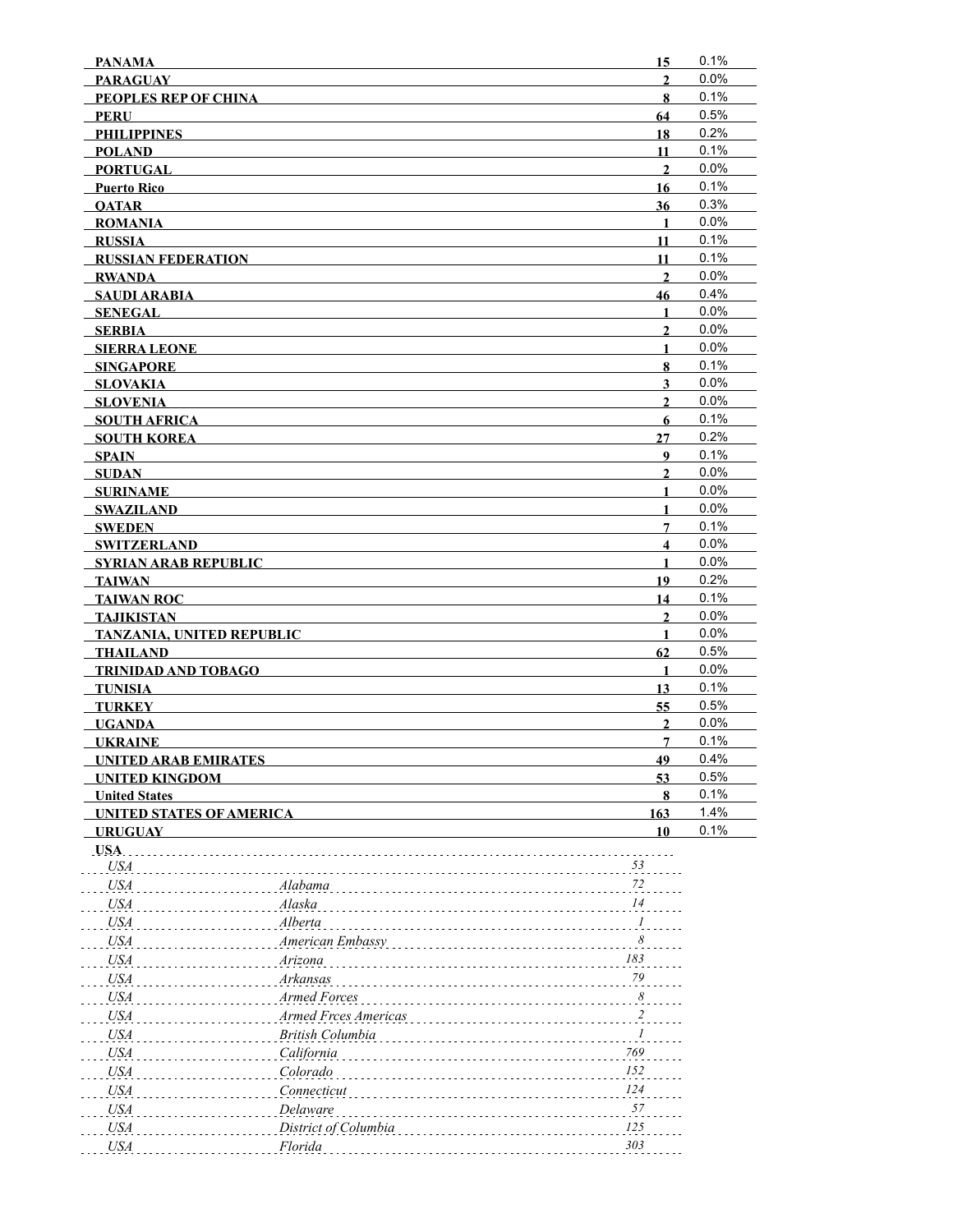| <b>USA</b>        | Georgia               | 159                     |       |
|-------------------|-----------------------|-------------------------|-------|
| <b>USA</b>        | Guam                  | $\overline{c}$          |       |
| USA               | Hawaii                | 72                      |       |
| <i>USA</i>        | Idaho                 | 45                      |       |
| USA               | Illinois              | 361                     |       |
| USA               | <i>Indiana</i>        | 159                     |       |
| USA               | Iowa                  | $98\,$                  |       |
| USA               | Kansas                | 132                     |       |
| USA               | Kentucky              | 68                      |       |
| USA               | Lousiana              | 35                      |       |
| USA               | Maine                 | 42                      |       |
| USA               | <b>Maryland</b>       | 267                     |       |
| USA               | Massachusetts         | 328                     |       |
| USA               | Michigan              | 276                     |       |
| USA               | Minnesota             | 132                     |       |
| USA               | Mississippi           | 43                      |       |
| USA               | Missouri              | 184                     |       |
| USA               | Montana               | 14                      |       |
| USA               | Nebraska              | 42                      |       |
| USA               | Nevada                | 41                      |       |
| USA               | New Hampshire         | 67                      |       |
| USA               | New Jersey            | 235                     |       |
| USA               | New Mexico            | $\sqrt{49}$             |       |
| USA               | New York              | 717                     |       |
| USA               | North Carolina        | 156                     |       |
| USA               | North Dakota          | 15                      |       |
| USA               | Ohio                  | 282                     |       |
| USA               | Oklahoma              | 54                      |       |
| USA               | Ontario               | 3                       |       |
| USA               | Oregon                | 273                     |       |
| USA               | Pennsylvania          | 332                     |       |
| <b>USA</b>        | Puerto Rico           | 17                      |       |
| <b>USA</b>        | <b>Ouebec</b>         | $\boldsymbol{l}$        |       |
| <b>USA</b>        | Rhode Island          | $\sqrt{46}$             |       |
| <b>USA</b>        | South Carolina        | 43                      |       |
| <b>USA</b>        | South Dakota          | 6                       |       |
| <b>USA</b>        | <b>Tennessee</b><br>. | 100                     |       |
| USA               | <i>Texas</i>          | 389                     |       |
| <i>USA</i>        | Utah                  | 83                      |       |
| <b>USA</b>        | Vermont               | 70                      |       |
| USA               | Virgin Islands        | $\ldots$ <sup>1</sup>   |       |
| USA               | Virginia              | 397                     |       |
| USA               | Washington            | 320                     |       |
| USA               | West Virginia         | 29                      |       |
| USA               | Wisconsin             | 145                     |       |
| USA               | Wyoming               | 10                      |       |
| <b>USA</b>        | Yukon Territory       | 1                       |       |
| <b>USA</b>        |                       | 8,292                   | 70.5% |
| <b>UZBEKISTAN</b> |                       | $\overline{\mathbf{3}}$ | 0.0%  |
| <b>VANUATU</b>    |                       | $\mathbf{1}$            | 0.0%  |
| <b>VENEZUELA</b>  |                       | 19                      | 0.2%  |
| <b>VIET NAM</b>   |                       | $\mathbf{3}$            | 0.0%  |
| <b>VIETNAM</b>    |                       | 12                      | 0.1%  |
| <b>YEMEN</b>      |                       | $\overline{2}$          | 0.0%  |
|                   | <b>Grand Total:</b>   | 11,757                  |       |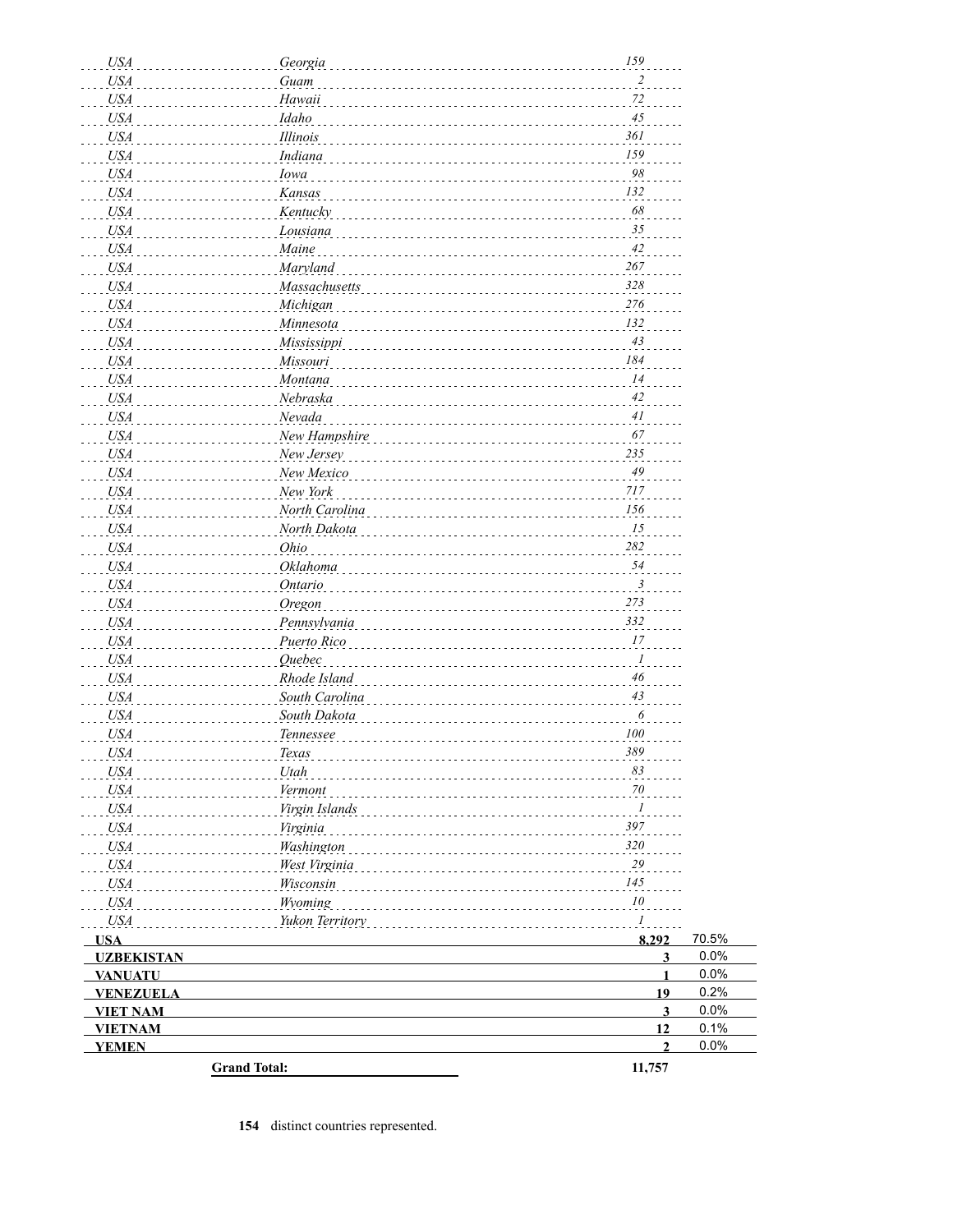02-geographic.rpt 5/31/2015

6/12/2015 Membership counts by country for members paid through 05/31/2015 or later.

**USA** 



8379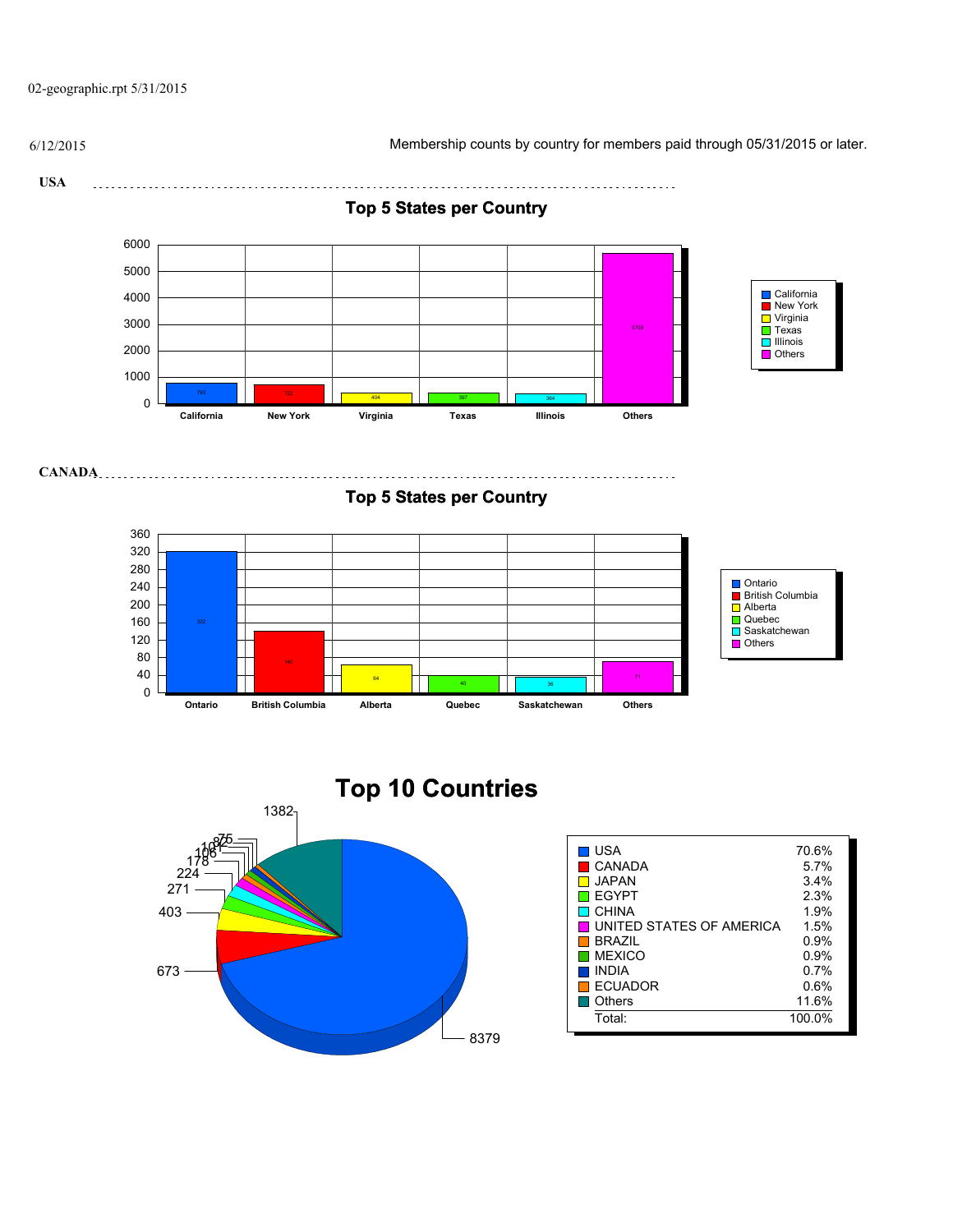### 6/12/2015 **Basic statistics on Primary vs. other memberships in interest sections. For members paid through 5/31/2015 or later.**

|                                      |                           |        |        | Primary versus other |
|--------------------------------------|---------------------------|--------|--------|----------------------|
| No Primary Interest Section          | 7.2%                      | 2,383  | 2,365  | 18                   |
| <b>Adult Education</b>               | 6.1%                      | 2,033  | 810    | 1,223                |
| <b>Applied Linguistics</b>           | 5.9%                      | 1,951  | 520    | 1,431                |
| <b>Bilingual Education</b>           | 3.0%                      | 1,002  | 201    | 801                  |
| Computer-Assisted Language Learning  | 5.2%                      | 1,723  | 373    | 1,350                |
| <b>Elementary Education</b>          | 3.2%                      | 1,046  | 440    | 606                  |
| English as a Foreign Language        | 7.0%                      | 2,329  | 899    | 1,430                |
| <b>English for Specific Purposes</b> | 4.4%                      | 1,463  | 251    | 1.212                |
| <b>Higher Education</b>              | 6.3%                      | 2,070  | 689    | 1,381                |
| Intercultural Communication          | 4.8%<br>.                 | 1.589  | 189    | 1,400                |
| Intensive English Programs           | 6.3%                      | 2,091  | 797    | 1,294                |
| International Teaching Assistants    | 1.9%                      | 643    | 95     | 548                  |
| <b>Materials Writers</b>             | 3.4%<br>.                 | 1,121  | 167    | 954                  |
| Nonnative English Speakers in TESOL  | 2.9%                      | 956    | 169    | 787                  |
| Program Administration               | 3.4%                      | 1,122  | 228    | 894                  |
| Refugee Concerns                     | 2.0%                      | 665    | 79     | 586                  |
| Second Language Writing              | 6.1%                      | 2,033  | 385    | 1,648                |
| Speech, Pronunciation, and Listening | 5.3%                      | 1,751  | 241    | 1,510                |
| Social Responsibility                | 2.1%                      | 684    | 93     | 591                  |
| Secondary Schools                    | 2.7%                      | 900    | 302    | 598                  |
| <b>Teacher Education</b>             | 7.2%                      | 2,395  | 656    | 1,739                |
| Video & Digital Media                | 3.5%                      | 1,152  | 84     | 1,068                |
| 10,049 distinct members              | Total # of IS memberships | 33,102 | 10.033 | 23,069               |

The total count is the number of IS memberships total and may either be LESS or MORE than the actual number of individual members of TESOL. Due to open access to Interest Sections, these numbers may fluctuate considerably each month. For instance, one member may have selected four interest sections, while some members may belong to none.



### **Interest Sections**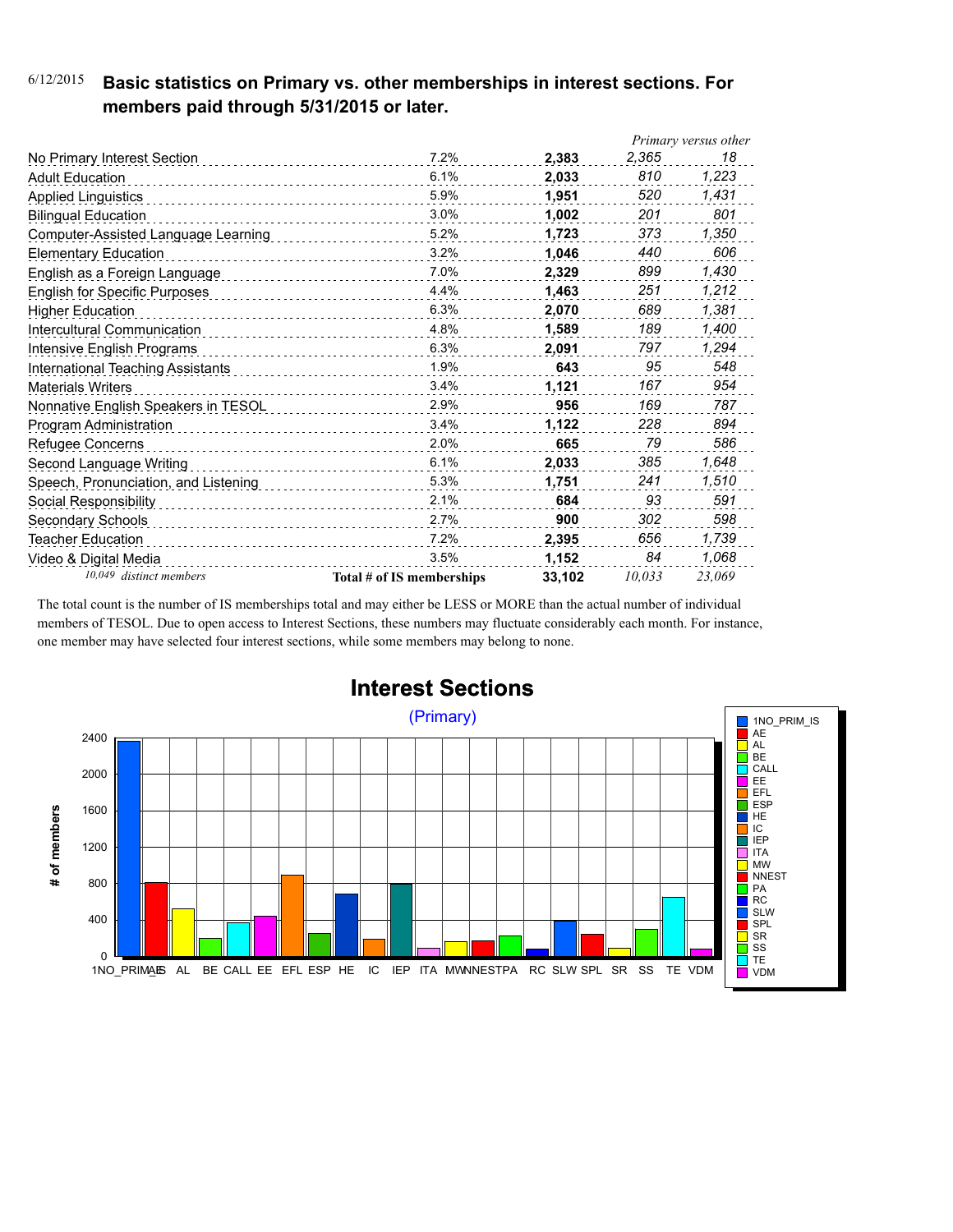#### **Basic Statistics on Area of Work (Members paid through >= 5/31/2015)**

|                                                                  |           | 1,950  | 16.8%   |  |
|------------------------------------------------------------------|-----------|--------|---------|--|
| <b>Adult Education</b><br>and a construction of the construction | AE        | 2.309  | 19.9%   |  |
| Community/2yr College                                            | cc        | 665    | $5.7\%$ |  |
| <b>Elementary Education</b>                                      | ЕE        | 801    | 6.9%    |  |
| Postsecondary Education                                          | HE        | 3.491  | 30.1%   |  |
| Mainstream                                                       | <b>MN</b> | 142    | 1.2%    |  |
| Other                                                            | OТ        | 1.173  | 10.1%   |  |
| Secondary Education                                              | SЕ        | 1.060  | 9.1%    |  |
|                                                                  |           | 11.591 |         |  |

Only members who selected an area of work are included on this report. Other members may not have responded to this question and are excluded from the count.



### **Areas of Work**



*(Blanks indicate no response)*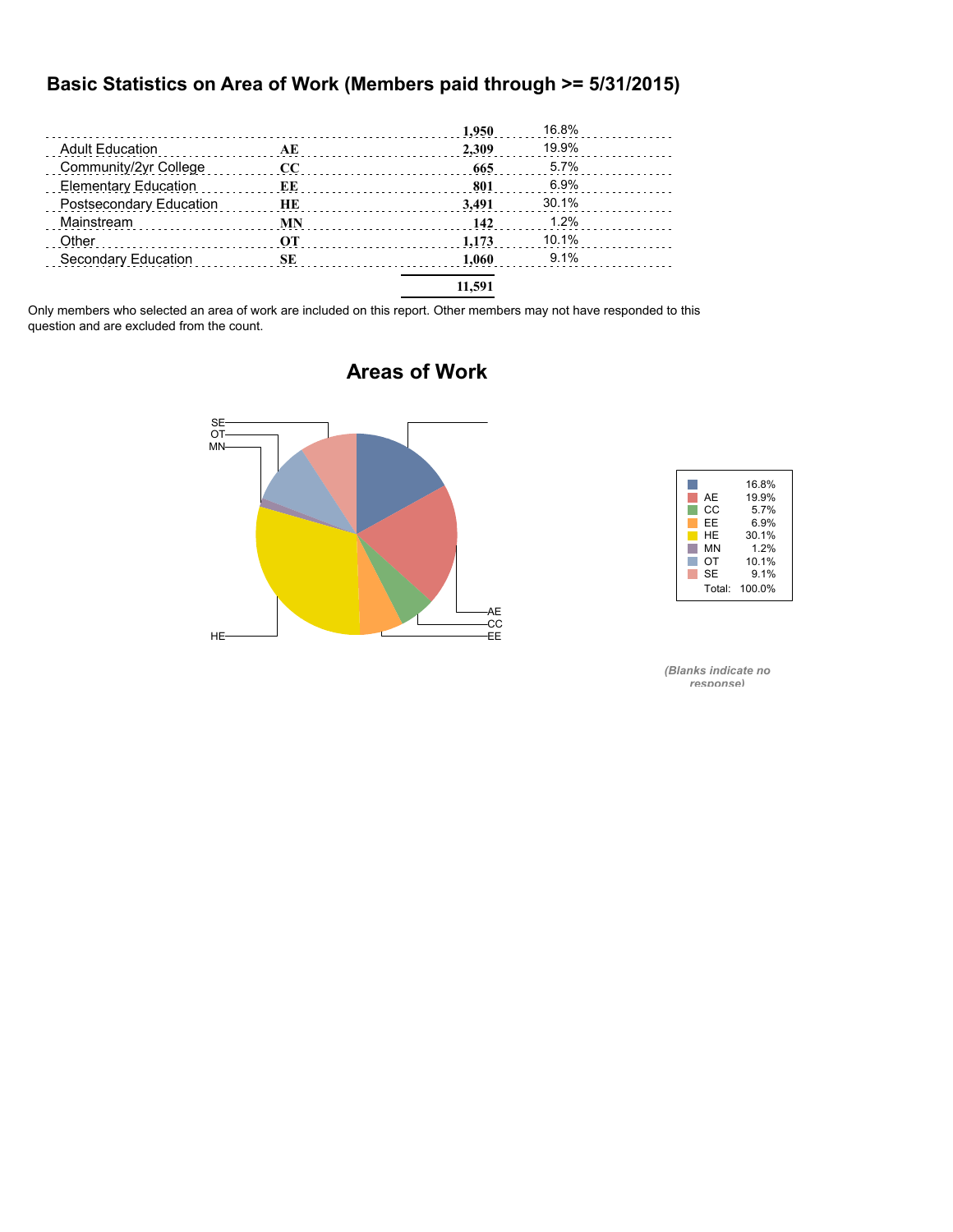# **Statistics on Areas of Interest (Members paid through >= 5/31/2015)**

| <u>CODE</u>          | <b>DESCRIPTION</b>                                  | TOTAL* | % of TOTAL* |
|----------------------|-----------------------------------------------------|--------|-------------|
| ТE                   | Teacher education                                   | 1,757  | 5%          |
| CURRICULUM           | Materials development/Curriculum                    | 1,715  | 4%          |
| EFL                  | English as a foreign language                       | 1,635  | 4%          |
| <b>SLA</b>           | Second language acquisition                         | 1,607  | 4%          |
| AL                   | Applied linguistics                                 | 1,545  | 4%          |
| <b>WRITING</b>       | Writing/composition                                 | 1,483  | 4%          |
| ΗE                   | Higher education                                    | 1,478  | 4%          |
| IEP                  | Intensive English programs                          | 1,442  | 4%          |
| CALL                 | Technology in education                             | 1,439  | 4%          |
| IС                   | Multiculturalism/intercultural communications       | 1,430  | 4%          |
| AE                   | Adult education                                     | 1,381  | 4%          |
| <b>PROFDEV</b>       | Professional development                            | 1,310  | 3%          |
| CONTENT              | Content-based instruction                           | 1,283  | 3%          |
| READING              | Reading/literacy                                    | 1,191  | 3%          |
| SP                   | Speaking/pronunciation                              | 1,178  | 3%          |
| GRAMMAR              | Grammar                                             | 1,132  | 3%          |
| ASSESS               | Assessment/testing                                  | 1,122  | 3%          |
| <b>ESP</b>           | English for specific purposes                       | 1,043  | 3%          |
| RS                   | Research                                            | 986    | 3%          |
| <b>DISTANCE</b>      | Distance learning/Online Education                  | 784    | 2%          |
| РA                   | Program administration                              | 781    | 2%          |
| VOCAB                | Vocabulary/Lexicon                                  | 775    | 2%          |
| BЕ                   | <b>Bilingual education</b>                          | 754    | 2%          |
| <b>WORKPLACE</b>     | Workplace English instruction/Business English      | 663    | 2%          |
| <b>ISKILL</b>        | <b>Integrated Skills</b>                            | 657    | 2%          |
| <b>SOCIAL</b>        | Social/global/political concerns                    | 657    | 2%          |
| LISTEN               | Listening                                           | 636    | 2%          |
|                      |                                                     | 611    |             |
| VI                   | Video and digital media                             |        | 2%<br>2%    |
| EЕ                   | Elementary/primary education<br>Secondary education | 594    |             |
| SS                   |                                                     | 581    | 2%          |
| <b>COMMCOLL</b>      | Community college/technical ed                      | 494    | 1%          |
| RC                   | Refugee concerns                                    | 434    | 1%          |
| <b>LINGUISTICS</b>   | <b>Theoretical Linguistics</b>                      | 429    | 1%          |
| STANDARDS            | Standards                                           | 428    | 1%          |
| ita                  | International teaching assistants                   | 409    | 1%          |
| LIT                  | Literature                                          | 395    | 1%          |
| <b>FAMILY</b>        | Community/family outreach                           | 326    | 1%          |
| NNES                 | <b>NNES/NES issues</b>                              | 307    | 1%          |
| <b>EMPLOYMENT</b>    | Employment issues/Certification                     | 303    | 1%          |
| LDSN                 | Learning Disorders/Special Needs                    | 279    | 1%          |
| ACCRED               | Accreditation                                       | 267    | 1%          |
| PUBLICPOLICY         | Public policy                                       | 266    | 1%          |
| <b>MAINSTREAMING</b> | Mainstreaming                                       | 236    | 1%          |
| ARTS                 | Arts/Media/Science/Math/Social Science              | 182    | 0%          |
| STYLISTICS           | <b>Stylistics</b>                                   | 81     | 0%          |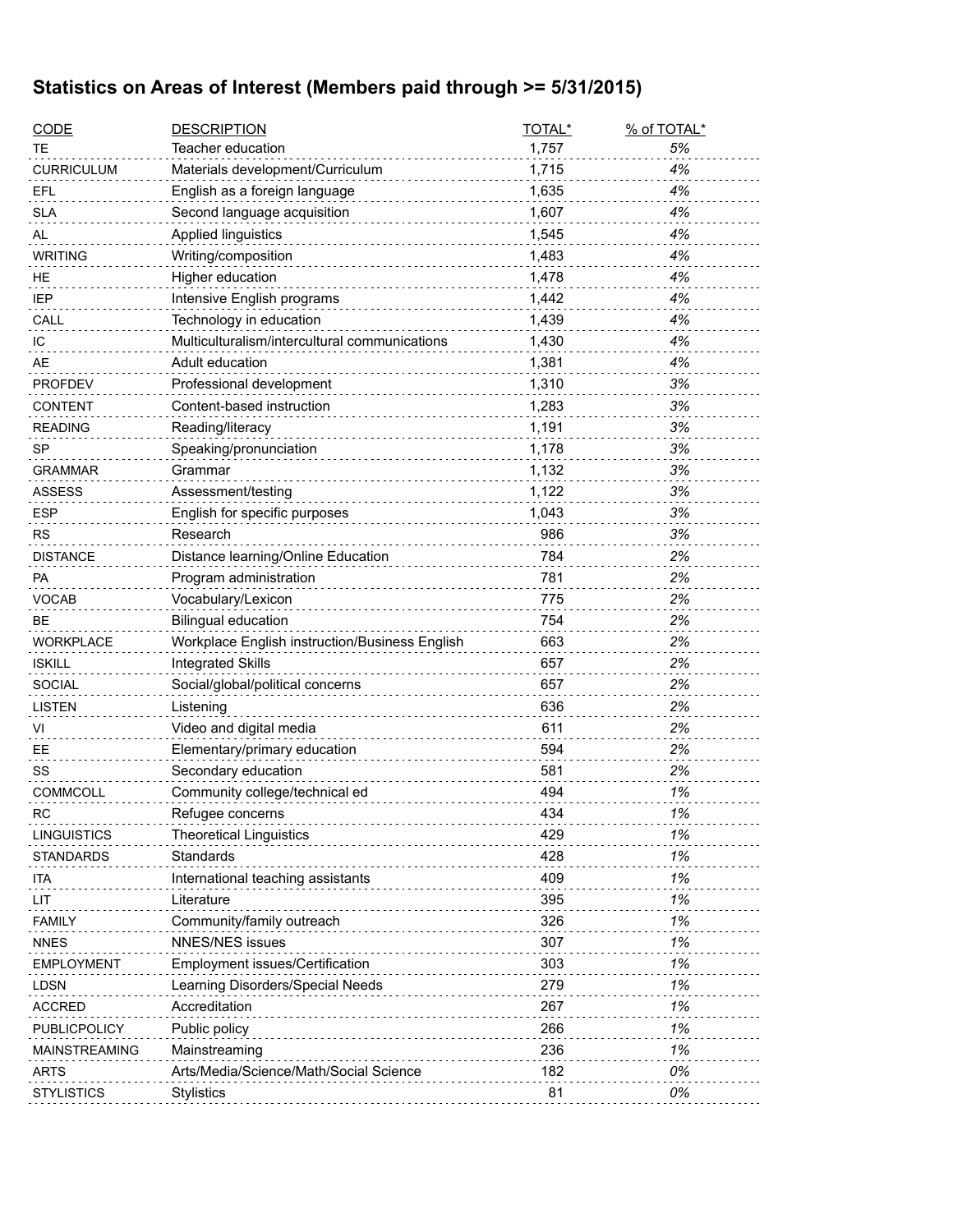### **Statistics on Areas of Expertise (Members paid through >= 5/31/2015)**

| <b>CODE</b>        | <b>DESCRIPTION</b>                             | TOTAL* | % of TOTAL* |
|--------------------|------------------------------------------------|--------|-------------|
| EFL                | English as a foreign language                  | 1,069  | 6%          |
| <b>CURRICULUM</b>  | Materials development/Curriculum               | 947    | 5%          |
| AE                 | Adult education                                | 885    | 5%          |
| <b>WRITING</b>     | Writing/composition                            | 870    | 5%          |
| IEP                | Intensive English programs                     | 847    | 5%          |
| AL                 | Applied linguistics                            | 800    | 5%          |
| TЕ                 | Teacher education                              | 800    | 5%          |
| HE                 | Higher education                               | 765    | 4%          |
| <b>SLA</b>         | Second language acquisition                    | 684    | 4%          |
| <b>CONTENT</b>     | Content-based instruction                      | 639    | 4%          |
| GRAMMAR            | Grammar                                        | 625    | 4%          |
| ТC                 | Multiculturalism/intercultural communications  | 567    | 3%          |
| CALL               | Technology in education                        | 512    | 3%          |
| <b>ESP</b>         | English for specific purposes                  | 509    | 3%          |
| <b>PROFDEV</b>     | Professional development                       | 505    | 3%          |
| <b>SP</b>          | Speaking/pronunciation                         | 489    | 3%          |
| <b>READING</b>     | Reading/literacy                               | 475    | 3%          |
| PA                 | Program administration                         | 440    | 2%          |
| <b>ASSESS</b>      | Assessment/testing                             | 435    | 2%          |
| <b>ISKILL</b>      | <b>Integrated Skills</b>                       | 386    | 2%          |
| EE                 | Elementary/primary education                   | 384    | 2%          |
| <b>DISTANCE</b>    | Distance learning/Online Education             | 311    | 2%          |
| SS                 | Secondary education                            | 298    | 2%          |
| BЕ                 | <b>Bilingual education</b>                     | 294    | 2%          |
| <b>RS</b>          | Research                                       | 293    | 2%          |
| <b>COMMCOLL</b>    | Community college/technical ed                 | 292    | 2%          |
| <b>WORKPLACE</b>   | Workplace English instruction/Business English | 280    | 2%          |
| LISTEN             | Listening                                      | 268    | 2%          |
| <b>VOCAB</b>       | Vocabulary/Lexicon                             | 236    | 1%          |
| LIT                | Literature                                     | 200    | 1%          |
| <b>SOCIAL</b>      | Social/global/political concerns               | 175    | 1%          |
| VI                 | Video and digital media                        | 148    | 1%          |
| ITA                | International teaching assistants              | 137    | 1%          |
| <b>ACCRED</b>      | Accreditation                                  | 133    | 1%          |
| <b>NNES</b>        | <b>NNES/NES issues</b>                         | 132    | 1%          |
| <b>FAMILY</b>      | Community/family outreach                      | 105    | 1%          |
| <b>STANDARDS</b>   | Standards                                      | 102    | 1%          |
| MAINSTREAMING      | Mainstreaming                                  | 100    | 1%          |
| <b>LINGUISTICS</b> | <b>Theoretical Linguistics</b>                 | 98     | 1%          |
| RC                 | Refugee concerns                               | 91     | 1%          |
| <b>ARTS</b>        | Arts/Media/Science/Math/Social Science         | 87     | 0%          |
| <b>EMPLOYMENT</b>  | Employment issues/Certification                | 80     | 0%          |
| <b>LDSN</b>        | Learning Disorders/Special Needs               | 79     | 0%          |
| PUBLICPOLICY       | Public policy                                  | 55     | 0%          |
| <b>STYLISTICS</b>  | <b>Stylistics</b>                              | 21     | 0%          |
|                    |                                                |        |             |